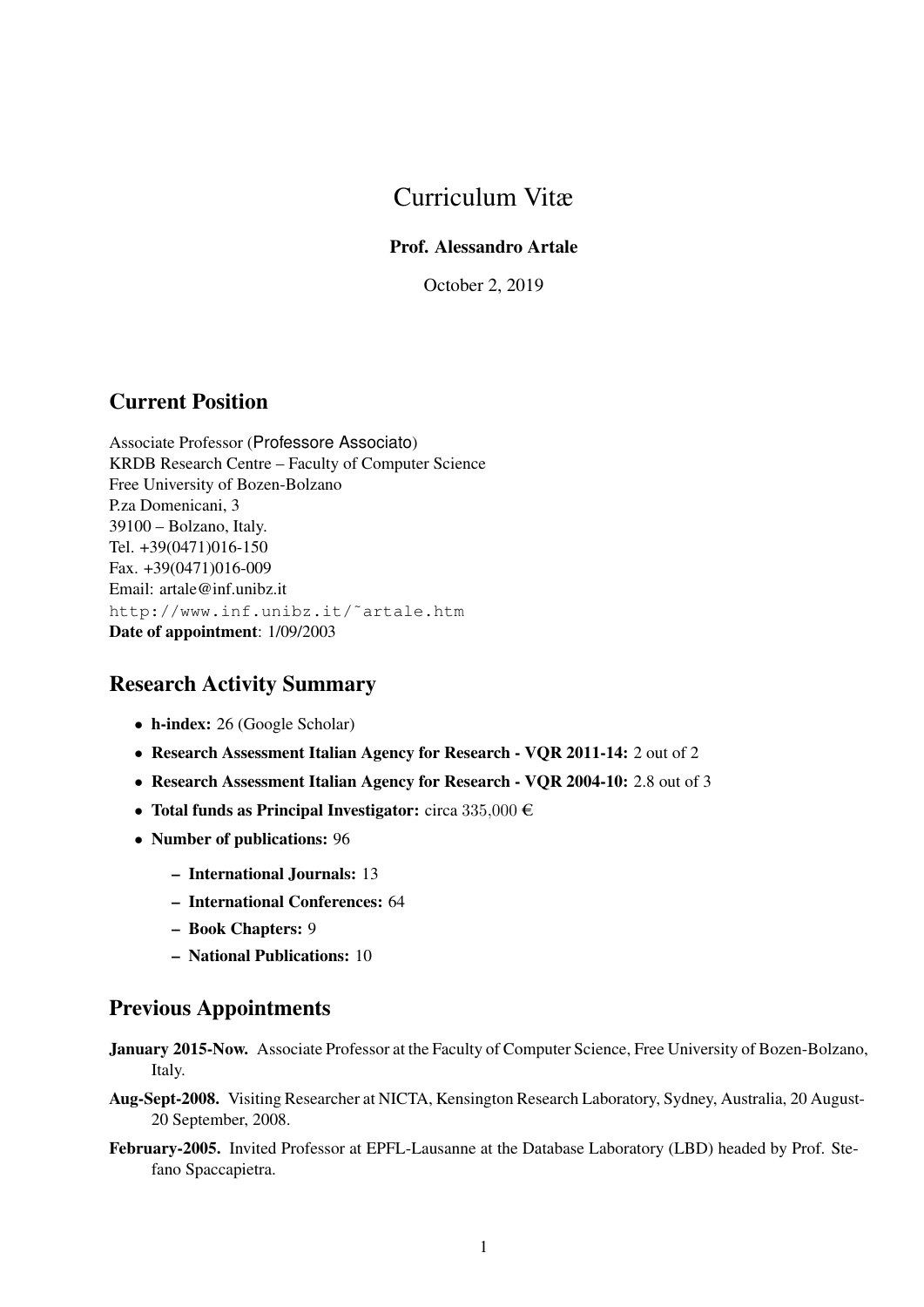- September 2003-December 2014. Assistant Professor with tenure (Ricercatore confermato) at the Faculty of Computer Science, Free University of Bozen-Bolzano, Italy.
- 1999-2003. Lecturer (Grade B) with tenure at the Department of Computation, UMIST, University of Manchester, UK.
- 1996-99. Senior Researcher at the IRST institute (Institute for the Technological and Scientific Research, Trento, Italy) in the research division headed by Oliviero Stock. Research activity in Knowledge Representation, Formal Ontology, and Natural Language Semantics. Activity in European funded projects.
- 1995-96. Post-doctoral position at the Department of Engineering and Computer Science, University of Florence, Italy.
- 1993-94. Fellowship at the LADSEB-CNR (National Research Center) of Padova, Italy, involved in the project "Applications of Artificial Intelligence to Robotics". Research experience in the group headed by Nicola Guarino with studies on spatio-temporal formal ontologies.
- 1992. Guest Researcher at the AT&T Bell Laboratories, Murray Hill, USA. Collaboration with Ron Brachman, Diane Litman and Prem Devambu investigating the problem of plans representation.
- 1990-93. PhD. student at the Dept. of Engineering and Computer Science, University of Florence, Italy. Research work on: Description Logics, Temporal logics, Planning and Actions Representation, O-O Databases.

### Teaching Activity

#### Awards

2014. Best Teacher Award, Faculty of Computer Science, Free University of Bozen-Bolzano, IT.

#### Courses Taught: Undergraduate

| 2012-Now. Formal Languages and Compilers.<br>Module leader (Responsabile Didattico), Free University of Bozen-Bolzano, IT ( $3^{rd}$ year).                              |
|--------------------------------------------------------------------------------------------------------------------------------------------------------------------------|
| 2015-18. Discrete Mathematics and Logic.<br>Module leader (Responsabile Didattico), Free University of Bozen-Bolzano, IT ( $2^{nd}$ year).                               |
| 2014-2015. Data Structure and Algorithms.<br>Teaching Assistant Free University of Bozen-Bolzano, IT $(1^{st}$ year).                                                    |
| 2003-10. Principles of Compilers.<br>Module leader (Responsabile Didattico), Free University of Bozen-Bolzano, IT ( $2^{nd}$ year).                                      |
| 2003-04. Databases 2.<br>Module leader (Responsabile Didattico), Free University of Bozen-Bolzano, IT ( $3^{rd}$ year).                                                  |
| 2000-03. Database Technology.<br>Module leader (Responsabile Didattico), UMIST, Dept. of Computation, UK $(2^{nd}$ year). Number of<br>students: 240.                    |
| 1999-2000. Emerging Technologies in Information Management.<br>Module co-leader (together with Dr. Babis Theodoulidis), UMIST, Dept. of Computation, UK $(3^{rd}$ year). |
| 1999-2000. Database Theory.<br>Module leader (Responsabile Didattico), UMIST, Dept. of Computation, UK $(2^{nd}$ year). Number of<br>students: 320.                      |
| 1998-99. Artificial Intelligence.                                                                                                                                        |

University of Brescia, IT, Dept. of Engineering and Computer Science  $(5^{th}$  year). Invitation to give two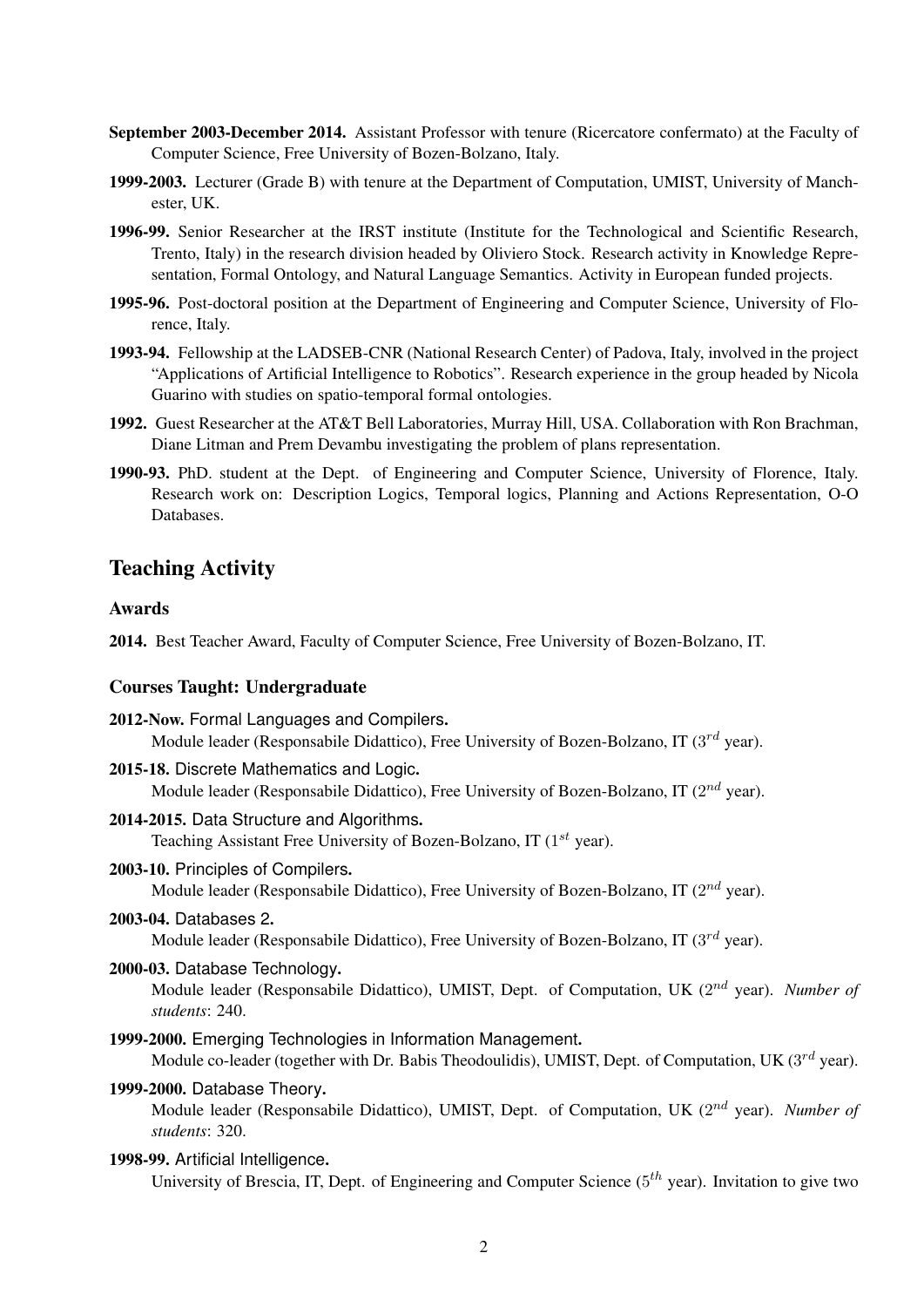guest lectures on "Structural and Propositional Description Logics". Module leader Prof. Alfono Gerevini.

#### 1994-95. Compilers and Formal Languages.

Module leader (Responsabile Didattico), University of Siena (Italy), Dept. of Engineering and Computer Science  $(3^{rd}$  year).

#### Courses Taught: Master in CS (Laurea Specialistica)

2018-Now. Algorithms for Data Processing.

Module leader (Responsabile Didattico), Free University of Bozen-Bolzano, IT.

2004-10. Formal Methods.

Module leader (Responsabile Didattico), Free University of Bozen-Bolzano, IT.

#### 2002-03. Databases.

Module leader (Responsabile Didattico), UMIST, Dept. of Computation, UK.

### Invited Courses (MSc and PhD level)

2015. Reasoning over Ontologies.

Phd Course at the Department of Computer Science and Engineering, National University del SUR, Bahia Blanca, Argentina, July 2015.

2011. Formal Methods.

Course at the "Masters in Artificial Intelligence Spring School" (MAIS11). School of Computer Science, University of Kwazulu-Natal, Durban, SA, September 2011. http://krr.meraka.org.za/˜mais2011/MAIS2011/Welcome.html

2011. DL-Lite for Conceptual Modelling.

EPCL (European PhD on Computational Logic school) Basic Training Camp 2011, TU Dresden, Germany, December 2011.

#### Student Supervision

#### PhD Students

Nov-2017. Dr. Andrea Mazzullo, Free University of Bozen-Bolzano, IT

Jan-2013. Dr. Alisa Kovtunova, Free University of Bozen-Bolzano, IT (PhD in 2017).

Jan-2010. Dr. Stefano Borgo, Free University of Bozen-Bolzano, IT (PhD in 2014).

Jan-2010. Dr. Yazmin Angelica-Ibanez, Free University of Bozen-Bolzano, IT (PhD in 2014).

Jan-2009. Maria Amalfi, Free University of Bozen-Bolzano, IT.

Jan-2006. Dr. Vladislav Ryzhikov, Free University of Bozen-Bolzano, IT (PhD in 2010).

Jan-2005. Dr. Marijke Keet, Co-Supervision, Free University of Bozen-Bolzano, IT (PhD in 2008).

July-2001. Dr. Bassel Ahmad, University of Manchester, UK (MPhil in 2002).

#### Master (MSc) and Undergraduate (BSc) Students

- MSc More than 20 students supervised at both Free University of Bozen-Bolzano, IT, and UMIST, University of Manchester, UK.
- BSc More than 30 students supervised at both Free University of Bozen-Bolzano, IT, and UMIST, University of Manchester, UK.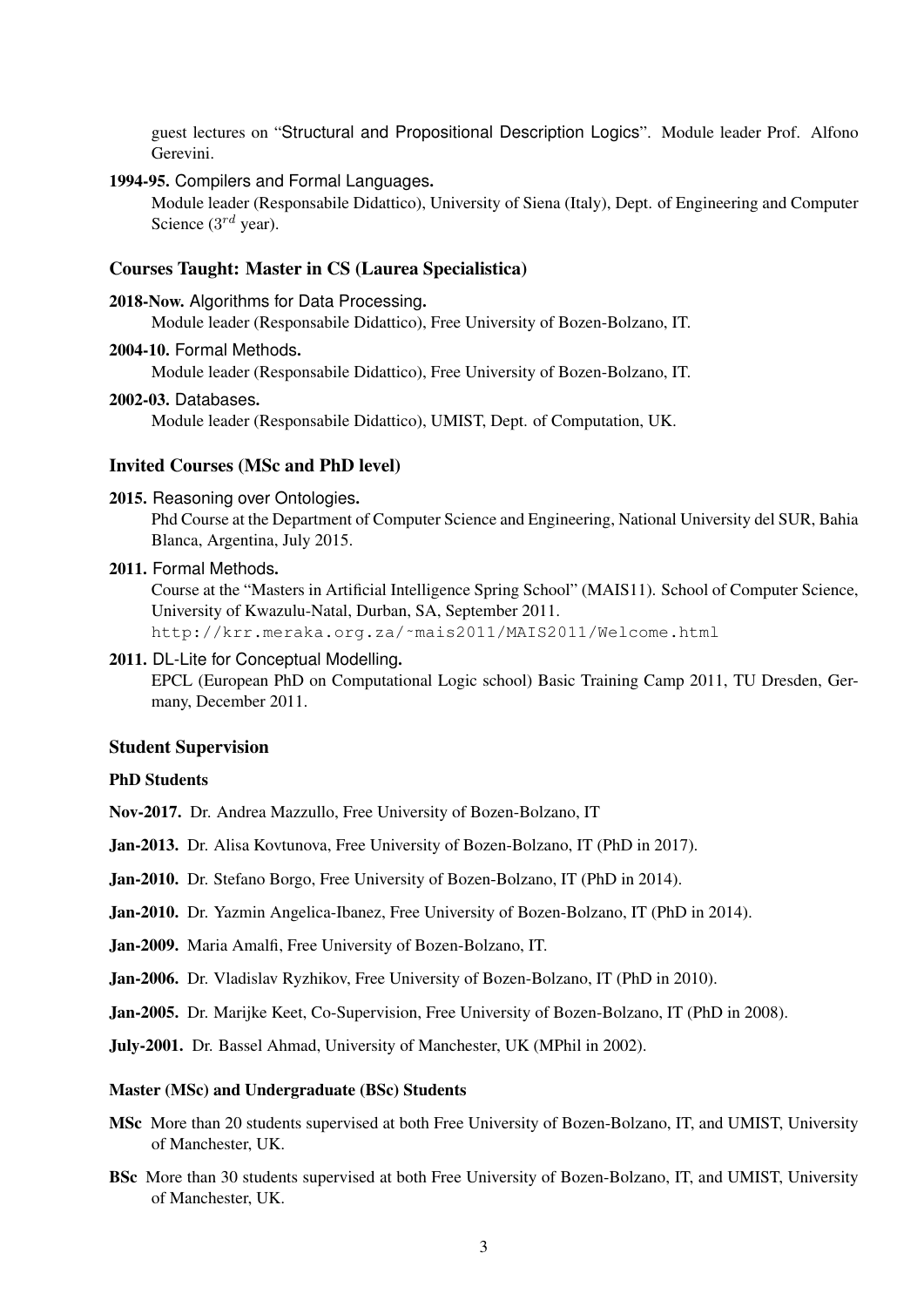#### Member of PhD Exam Commissions

- Nov-2004. PhD Student: Dr. Jeff Pann Supervisor: Prof. Ian Horrocks Institution: University of Manchester, UK.
- 2005-Dec. PhD Student: Dr. Anastasiya Sotnykova Supervisor: Prof. Stefano Spaccapietra Institution: EPFL Losanna, CH.

### Educational Curriculum

PhD in Computer Science. University of Florence (Italy), Dept. of Engineering and Computer Science, September 1994.

*PhD Thesis*: "Rappresentazione di Tempo ed Azioni e Ragionamento Tassonomico per Basi di Dati ad Oggetti Complessi nel Contesto dei Linguaggi Terminologici" (Time and Action Representation and Taxonomic Reasoning for Object-Oriented Databases).

University of Florence. Degree in Electronic Engineering (5 year course), 110/110 'cum laude', July 1990. *Degree Thesis:* "Modelli Semantici per Basi di Dati e Ragionamento Tassonomico", (Semantic Data Models for Databases and Taxonomic Reasoning).

Scientific Liceum. G.B.Morgagni, Florence (5 year school), "diploma" in 1982.

### Scholarships

1995-1996. Post-Doc scholarship, Dept. of Engineering and Computer Science, University of Florence, Italy.

1993-1994. Italian National Research Council (CNR) scholarship, LADSEB-CNR of Padova, Italy.

1990-1993. PhD scholarship, Dept. of Engineering and Computer Science, University of Florence, Italy.

### Research Activity

The main research interest is in providing formal theories and efficient principled systems for expressing and reasoning with structured knowledge, with an emphasis on their use for conceptual modeling tasks in domains with high semantic complexity. My current research involvement includes Knowledge Representation and Reasoning using formal logic languages, with a particular emphasis on Description Logics and Temporal Logics.

Description logics (DLs) are a family of logics developed over the past three decades in knowledge representation and reasoning, that in recent years have been widely used in various application areas, ranging from conceptual modelling, to information and data integration, to ontology-based data access, and the Semantic Web. Indeed, description logics are the formalisms underlying the standard Ontology Web Language OWL  $(\text{http://www.w3.org/2007/OWL)}$ , which is now in the process of being standardized by the W3C in its second edition, OWL 2.

One of the topics of my research is concerned with studying extensions for description logics to include ontological categories like parts, time and spatial entities. In particular, I'm interested in the computational properties of these description logics' extensions with the aim of developing a formal language for representing and reasoning with spatio-temporal dependent information. In this respect, I investigated various temporal extensions of the classical DL setting applying them also to the design of temporal Databases. Furthermore, the notion of "parts and wholes" has been deeply investigated and its use both in DLs and in Conceptual models has been studied.

Another aspect of my research is concerned with the use of description logics in a different context, namely that of providing access to large amounts of data through a high level, conceptual interface. This is of relevance both in data integration and in ontology-based data access. In this setting, an additional fundamental inference service, is the one of *answering* complex database like *queries*, i.e., queries expressed in (a significant fragment of) SQL, by taking into account the constraints in the ontology, and the data stored in the (external) Database. A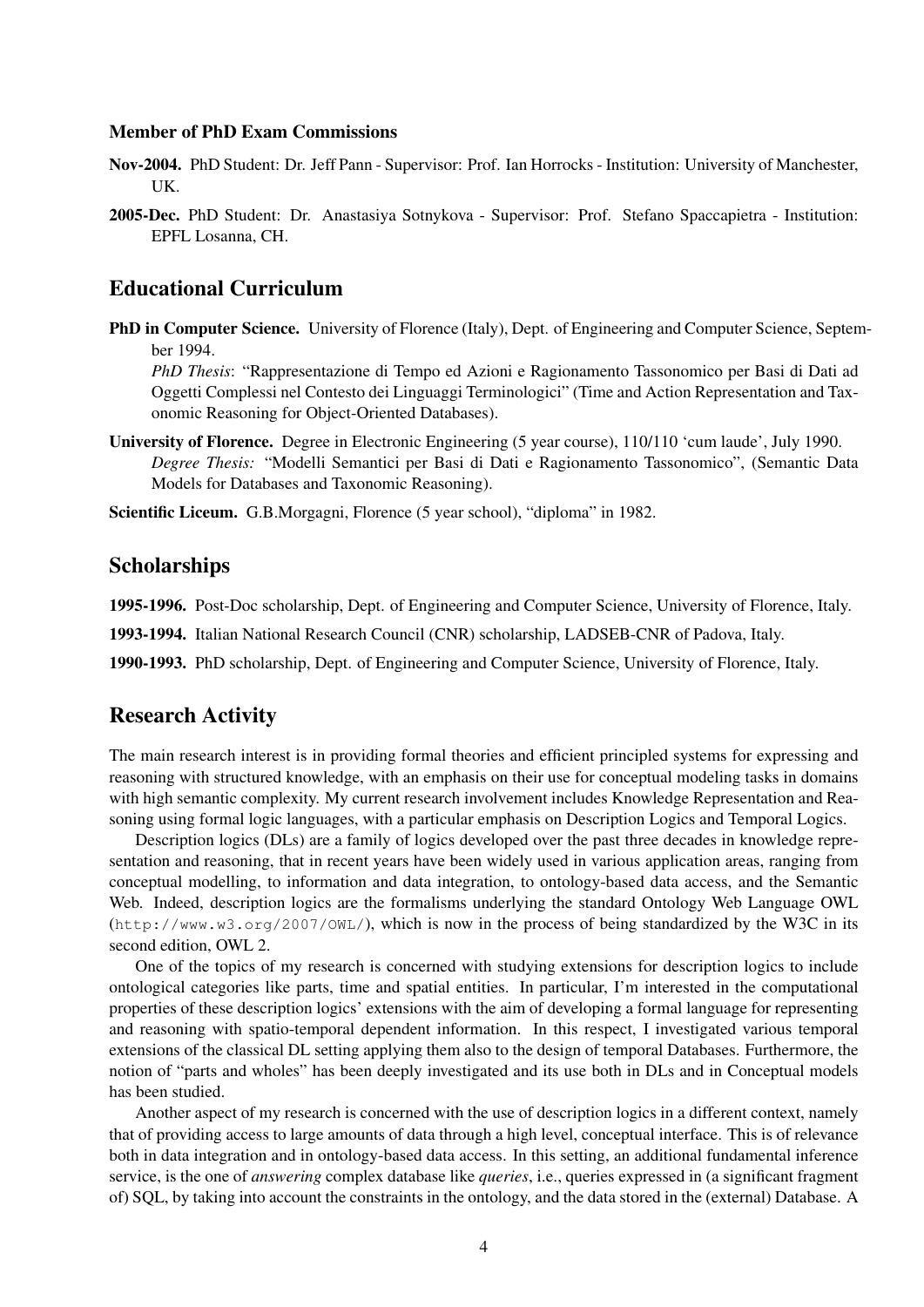key property for such an approach to be viable in practice is that the processing of queries can be done, ideally, as efficiently as traditional database query processing, and that it can be done by leveraging the relational technology already used for storing the data. With these objectives in mind, I'm studying the computational and expressive property of the DL-Lite family of logics.

#### Scientific collaborations

The research has been conducted not only in collaboration with my colleagues at FUB but involved various international collaborations as mentioned in the following listing:

- Michael Zakharyaschev, Roman Kontchakov. Department of Computer Science and Information Systems Birkbeck, University of London, U.K.
- Frank Wolter. Department of Computer Science, University of Liverpool, U.K.
- Ernest Teniente, Anna Queralt. Department of Service and Information System Engineering at the Universitat Politècnica de Catalunya, BarcelonaTech, Spain.
- David Toman. D.R.Cheriton School of Computer Science, Faculty of Mathematics, University of Waterloo, Canada.
- Carsten Lutz. Department of Computer Science, University of Bremen, Germany.
- Stefano Spaccapietra. EPFL, Lausanne Switzerland.
- Maria Keet. Department of Computer Science University of Cape Town, SA.
- Angelo Montanari. Department of Mathematics and Computer Science University of Udine, Italy.

#### Research Visits

- July-2015 Visit to the *Department of Computer Science and Engineering, National University del SUR*, Bahia Blanca, Argentina. Collaboration with Prof. Pablo Fillotrani on languages for the Semantic Web.
- Apr-May-2012 Visit to the *Department of Computer Science and Information Systems Birkbeck, University of London*, London, UK. Collaboration with Prof. Michael Zakharyaschev and Dr. Roman Kontchakov on Temporal extension of Description Logics.
- Jan-March-2012 Visit to the *Department of Service and Information System Engineering at the Universitat Politècnica de Catalunya,*, Barcelona, Spain. Collaboration with Prof. Ernest Teniente and Dr. Anna Queralt on Reasoning tools for conceptual data models.
- Sept-Oct-2011 Visit to the *School of Computer Science, University of Kwazulu-Natal*, Durban, SA. Collaboration with Dr. Maria Keet on part-whole relations and their temporal characterization.
- Oct-Nov-2011 Visit to the *Meraka Institute at the Council for Scientific and Industrial Research* (CSIR), Pretoria, SA. Collaboration with Dr. Thomas Meyer on ontology-based data access and its extension to temporal databases.
- Aug-Sept-2008 Visit at *National ICT Australia* (NICTA), Kensington Research Laboratory, Sydney, Australia. Collaboration with Dr. Toby Walsh research leader of the AI group at NICTA-Sydney.
- February-2005 Visit at *Ecole Polytechinique Federale de Lausanne* (EPFL), Switzerland. Collaboration with Prof. Stefano Spaccapietra head of the Database Laboratory (LBD), work on temporal conceptual data models.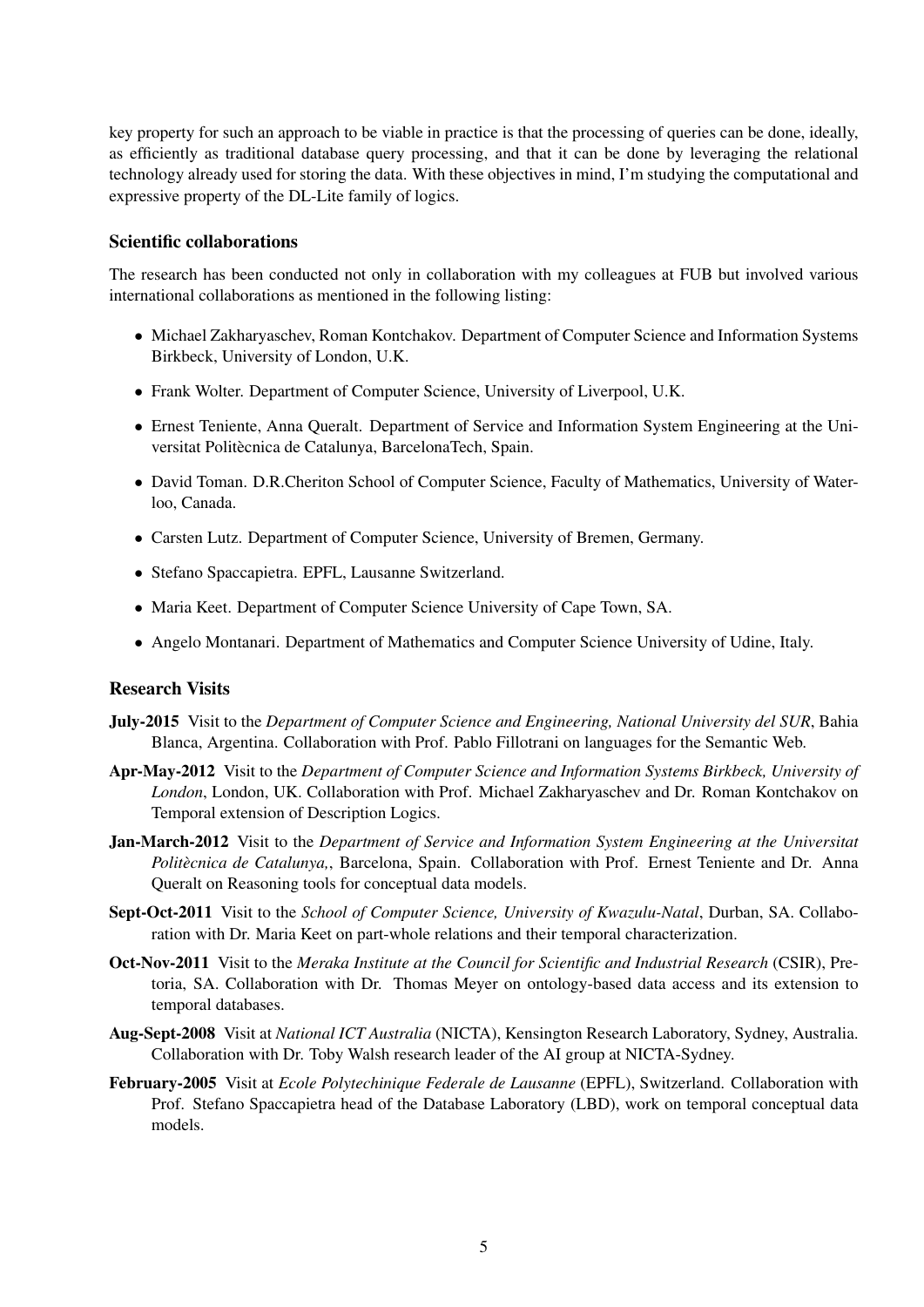#### Funded Research Projects – Principal Investigator

- 2016-17. Principal Investigator of the Univ. of Bozen funded project "*Ontology Mediated TEmporal Queries*  $(OMTeO)$ ". Funding: 50, 000  $\in$ .
- 2014-15. Principal Investigator of the University of Bozen-Bolzano funded project "*Formalizing Design and Access to Semantic Data MOdels (DASMO)*". Funding: 10,000 €.
- 2012-15. Principal Investigator of the Univ. of Bozen funded project "*Reasoning and Queries Over Temporal Ontologies (ReQuoTo)*". Funding:  $49,000 \in$ .
- 2008-12. Principal Investigator of the Province of Bozen funded project "*Data Expiration*". Funding:  $130,000 \in$ .
- 2004-13. Principal Investigator of the Univ. of Bozen funded project "*Formalization of Temporal Databases*". Funding:  $32,341 \in$ .
- 2001-04. Principal Investigator of the EPSRC Fast-Track project "*Formalizing the Design of Temporal Databases Using Description Logics*". The research concentrates on the design phase of temporal databases, with the aim to establish a logic-based formalization for capturing temporal extended conceptual models (like, Entity-Relationships and UML models). Three years funding: £63, 137 British Pounds (73, 500  $\epsilon$ ).

#### Funded Research Projects – Member

- 2010-13. Member of the ACSI Project (Artifact-Centric Service Interoperation), EU STREP Project, funded within the European Union 7th Framework Programme. Contract number: 257593. Total cost: 4.699M EUR.
- 2006-08. Member of the TONES Project (Thinking ONtologiES), STREP FET project financed within the European Union 6th Framework Programme under contract number FP6-7603.
- 2004-08. Member the European IST Network of Excellence on Realizing the Semantic Web (KnowledgeWeb – FP6-507482). Supporting the transition process of Ontology technology from Academia to Industry is the main and major goal of KnowledgeWeb.
- 2004-07. Member the European IST Network of Excellence on Interoperability Research for Networked Enterprises Applications and Software (InterOp – IST-508011). INTEROP aims to create the conditions of an innovative and competitive research in the domain of Interoperability for Enterprise Applications and Software.
- 1996-99. IRST member (Principal investigator starting from October 1998) of the ESPRIT-4 LongTerm Research (LTR) project "*Foundations of Data Warehouse Quality*" (DWQ). The goal of the project was to develop a semantic foundation of data warehouses to allow the designer to link the choice of deeper models, richer data structures and rigorous implementation techniques to quality-of-service factors in a systematic manner, thus improving the design, operation, and evolution of data warehouse applications.
- 1996-98. IRST member of the ESPRIT-4 project "*Transparent Access to Multiple Information for the Citizen - Pensions*" (TAMIC-P). TAMIC-P was a project in the EXPRIT-4 Telematics Language Engineering Applications framework. The objective was to build a natural language based interface to improve the way citizens can obtain information about their social security.
- 1994-95. LADSEB-CNR member of the Italian National Research Council (CNR) project "*Ontological and Linguistic Tools for Conceptual Modeling*". The goal of the project was the study of ontological and linguistic tools for the domain analysis phase within the conceptual design of data and knowledge bases.
- 1990-93. University of Firenze member of the Italian National Research Council (CNR) funded project "*Information Systems and parallel Computation*", area "Advanced Database Systems". The goal of the project was the study and the development of the advanced object-oriented database LOGIDATA+. The new system allows the definition of data with complex structure coupled with powerful query and update languages.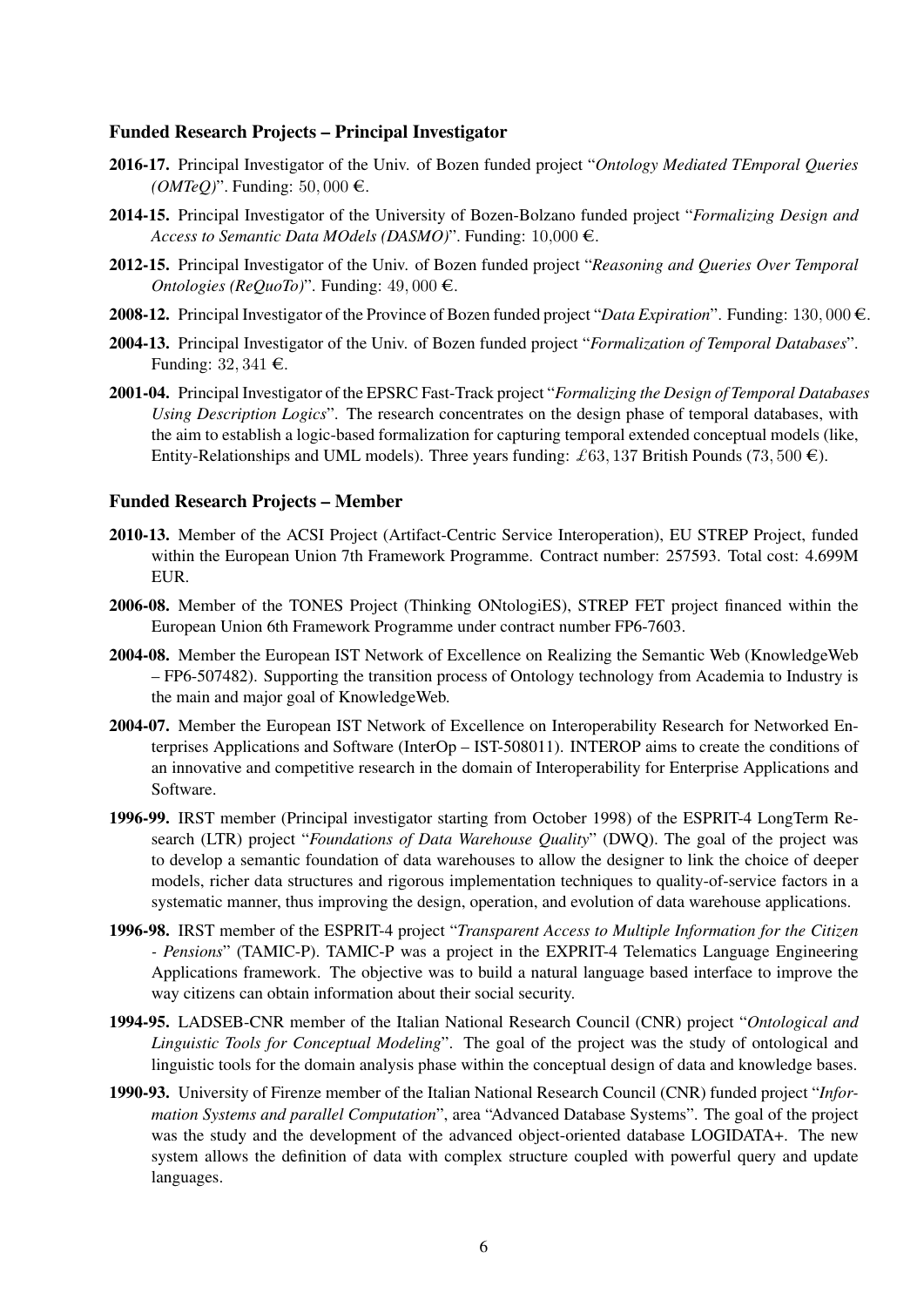#### Editorial Activity

- 2019-Now Associate Editor for the Journal of Artificial Intelligence Research (JAIR), AI Access Foundation.
- 2017. Co-Editor of the proceedings of the 30th International Workshop on "*Description Logics*" DL'17, CEUR. Editors: A. Artale, B. Glimm and R. Kontchakov. July 2017.
- 2004. Co-Editor of the special issue *Temporal Representation and Reasoning*, Journal of Logic and Computation, Oxford University Press. Editors: A. Artale, C. Dixon, M. Fisher and E. Franconi, Volume 14(1), February 2004.
- 2002. Co-Editor of the proceedings of the International Symposium on "*Temporal Representation and Reasoning*" TIME02, IEEE Computer Society Press. Editors: A. Artale and M. Fisher. July 2002.
- 2001. Guest Editor of the special issue on "*Management of Temporal Information*", AI\*IA notizie, Journal of the Italian Association for Artificial Intelligence. March 2001.

#### Invited Talks & Research Seminars

- **June 2019.** Invited Talk, *Qerrying Temporal Data using Temporal Ontologies*, at the 6<sup>th</sup> *LIPADE workshop* (LIPADE-2019), University Paris Descartes, France, 17 June 2019.
- November 2018. Invited Tutorial (2 hours), *Ontology-Mediated Query Answering over Temporal Ontologies*, given at the *HYBRIS Workshop, Hybrid Reasoning for Intelligent Systems*, Freiburg, 12-13 November, 2018.
- October 2017. Invited Talk, *Temporal Ontology-Mediated Data Access*, at the 24<sup>th</sup> International Symposium *on Temporal Representation and Reasoning* (TIME-2017), Mons, Belgium, 16-18 October 2017.
- **June 2016.** Invited Tutorial (6 hours), *Reasoning over Ontologies and Conceptual Models*, given at the  $3^{rd}$ *Interdisciplinary School on Applied Ontology* (ISAO-16), Bozen-Bolzano, Italy, June 27 July 1, 2016.
- April 2014 Invited Talk, *Temporal Description Logic for Ontology-Based Data Access*, at the Annual European PhD Program in Computational Logic (EPCL) Workshop, TU Dresden, Germany, 14-17 April 2014.
- May 2013. Invited Talk, *Reasoning Techniques for Conceptual Models*, Dagstuhl Seminar No. 13211 on Automatic Reasoning on Conceptual Schemas, Dagstuhl, Germany, 2013.
- May 2012. Invited Seminar, *Reasoning and Queries over Conceptual Data Models The DL-Lite Approach*, Computer Science Department, University of Oxford, UK, May 22, 2012.
- December 2011 Invited Seminar, *DL-Lite for Conceptual Modelling*, EPCL (European PhD Program in Computational Logic) Basic Training Camp 2011, TU Dresden, Germany, 2011.
- October 2011. Invited Talk, *Tailoring Temporal Description Logics for Reasoning over Temporal Concep*tual Models, given at the  $8^{th}$  *International Symposium on Frontiers of Combining Systems* (FroCoS'11), Saarbrücken, Germany, October 5-7, 2011.
- August 2000. Invited Talk, *Temporal Description Logics and their Applications*, given at the *International Workshop on Many-dimensional Logical Systems*, in conjunction with (ESSLLI-2000), Birmingham, UK, 2000.
- July 1995. Invited Seminar, *Knowledge Representation and Reasoning Using Description Logics*, University of Florence, Italy, 1995.
- January 1993. Invited Seminar, *A Unified Framework for Representing Time, Actions and Plans*, "Istituto di Ricerca Scientifica e Tecnologica", IRST, Trento, Italy, 1993.
- June 1992. Invited Seminar, *A Description Logic for Time and Actions*, Dept. of Artificial Intelligence, AT&T Bell Laboratories, N.J., USA, 1992.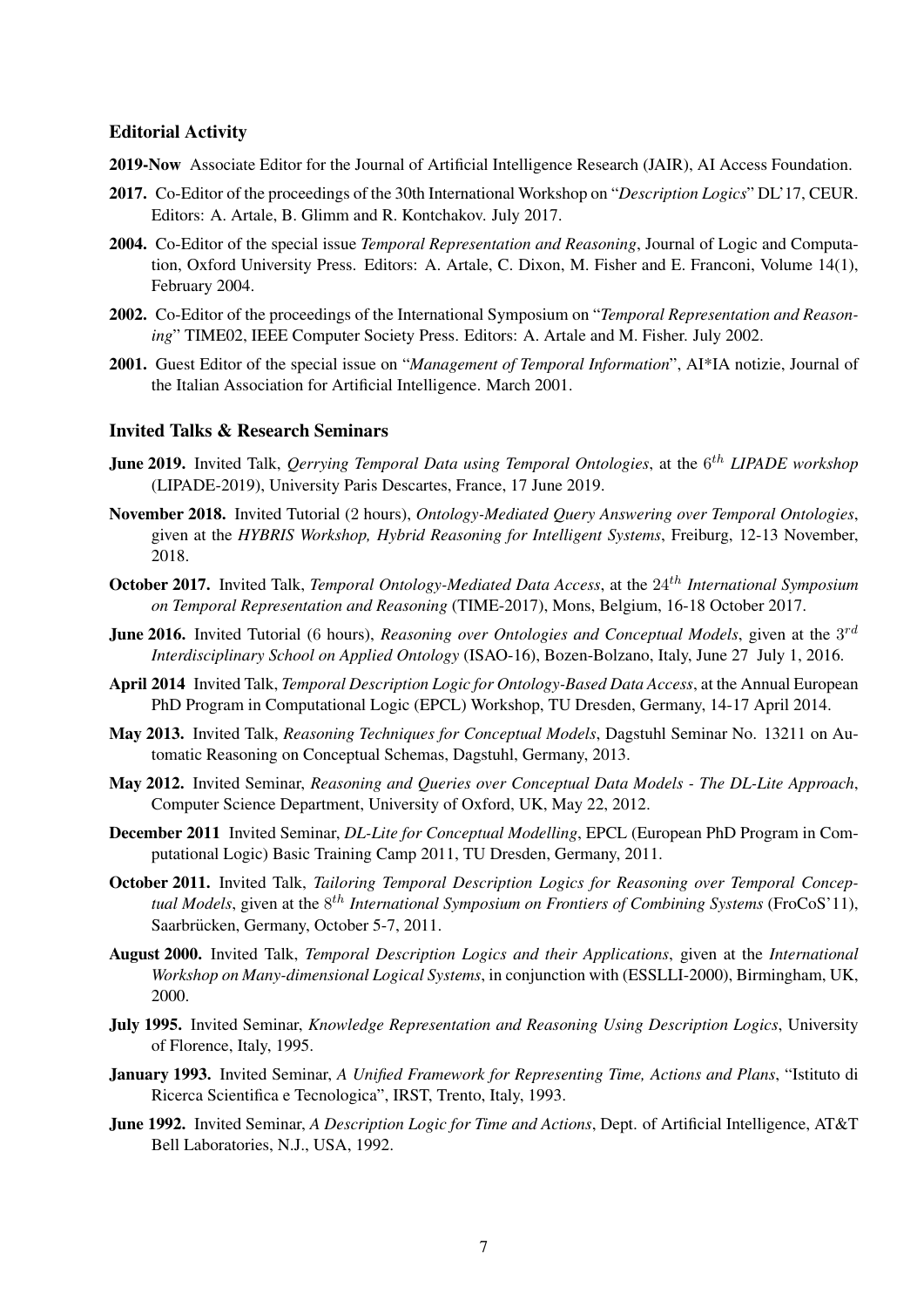### Program Committee Activity – Chair

- July 2017. Program Co-Chair of the 30th *International Workshop on Description Logics* (DL-17), Montpellier, France, July 18-21, 2017.
- June 2008. General Chair of the 15<sup>th</sup> International Symposium on "*Temporal Representation and Reasoning*" (TIME-2008), Montreal, Canada, June 2008.
- **July 2002.** Program Co-Chair of the 9<sup>th</sup> International Symposium on "*Temporal Representation and Reasoning*" (TIME'02), Manchester, July 4-6, 2002.

#### Program Committee Activity – Organization Chair

- 2009. Responsible for the organization of the *International Symposium on Temporal Representation And Reasoning* (TIME-09) in Bolzano, Italy, acting as a Organization Chair.
- 2002. Responsible for the organization of the *International Symposium on Temporal Representation and Reasoning* (TIME-02) in Manchester, UK, acting as a Program Co-Chair.
- 1998. Responsible for the organization of the *International Conference on Formal Ontology in Information Systems* (FOIS-98), in Trento, Italy, acting as Organization Chair.

#### Program Committee Activity – PC Member

- February 2020. Member of the Program Committee of the 11<sup>th</sup> "International Symposium on Foundations of *Information and Knowledge Systems* " (FoIKS2020), Dortmund, Germany, February 17-21, 2020.
- February 2020. Member of the Program Committee of the 34<sup>th</sup> "AAAI Conference on Artificial Intelligence" (AAAI-20), New York, USA, February 7-12, 2020.
- August 2014. Senior Program Committee member of the 24<sup>th</sup> "European Conference on Artificial Intelli*gence*" (ECAI-20), Santiago de Compostela, Spain, June 8-12, 2020.
- October 2019. Member of the Program Committee of the 26<sup>th</sup> "International Symposium on Temporal Repre*sentation and Reasoning*" (TIME-2019), Malaga, Spain, October 16-19, 2019.
- September 2019. Member of the Program Committee of the 12<sup>th</sup> "International Symposium on Frontiers of *Combining Systems*" (FroCoS-19), Middlesex University, London, September 4-6, 2019.
- August 2019. Member of the Program Committee of the 28<sup>th</sup> "International Joint Conference on Artificial *Intelligence*" (IJCAI-19), Macao, China, 10-16 August, 2019.
- **June 2019.** Member of the Program Committee of the  $32^{nd}$  "International Workshop on Description Logics" (DL-19), Oslo, Norway, June 18-21, 2019.
- October 2018. Member of the Program Committee of the 37<sup>th</sup> "International Conference on Conceptual Mod*eling*" (ER-2018), Xi'an, China, Oct. 22nd-25th, 2018.
- October 2018. Member of the Program Committee of the 31<sup>st</sup> "International Workshop on Description Log*ics*" (DL-18), Tempe, AZ, USA, Oct. 26-29, 2018.
- July 2018. Member of the Program Committee of the 27<sup>th</sup> "International Joint Conference on Artificial Intel*ligence*" (IJCAI-ECAI-18), Stockholm, Sweden, July 13-19, 2018.
- **July 2018.** Member of the Program Committee of the 9<sup>th</sup> "International Joint Conference on Automated Rea*soning*" (IJCAR-18), Oxford, UK, July 14-17, 2018.
- February 2018. Member of the Program Committee of the 32<sup>nd</sup> "AAAI Conference on Artificial Intelligence" (AAAI-18), New Orleans, Louisiana, USA, 2nd7th February, 2018.
- November 2017. Member of the Program Committee of the  $36<sup>th</sup>$  "International Conference on Conceptual *Modeling*" (ER-2017), Valencia, Spain, Nov. 6th-9th, 2017.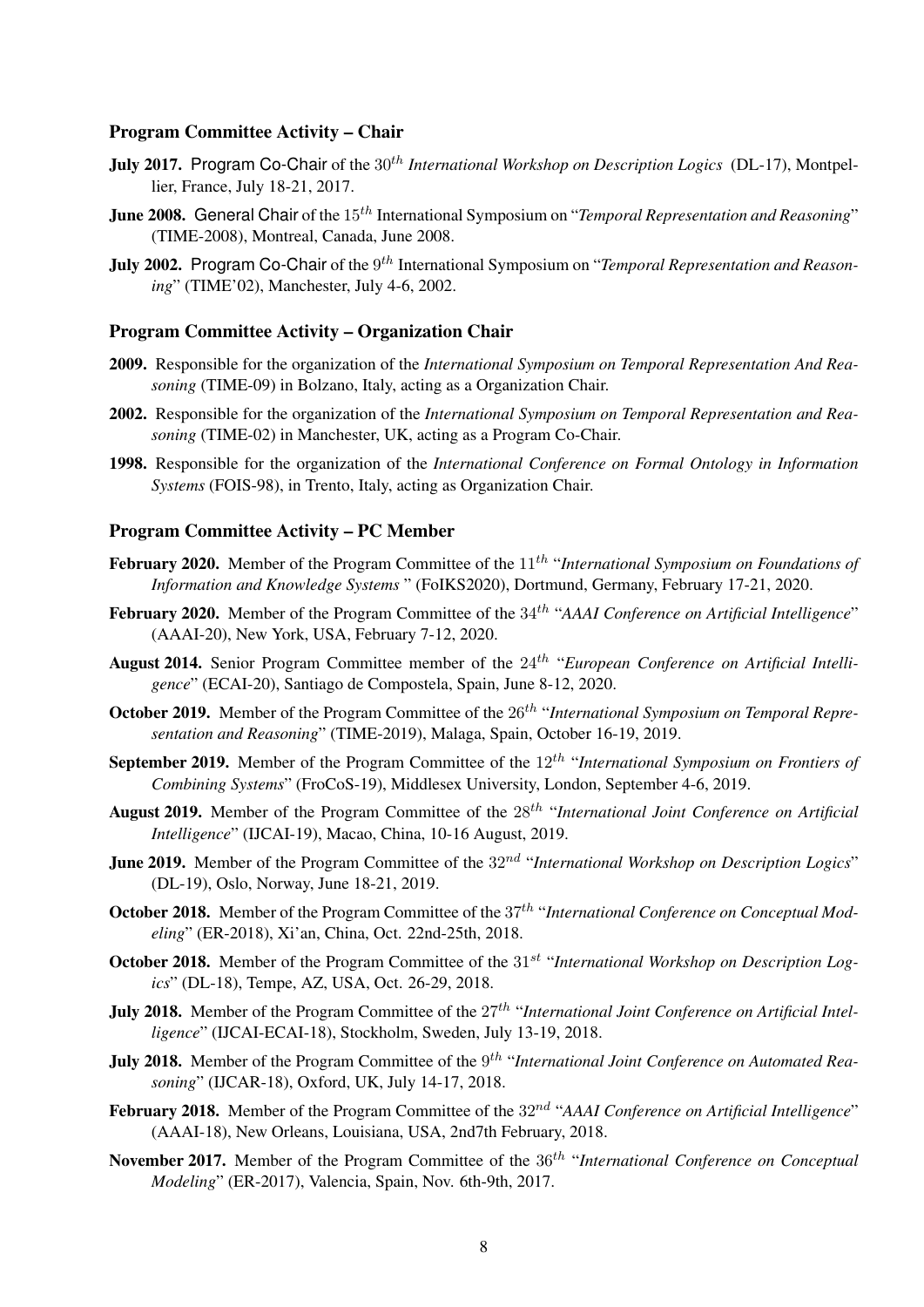- September 2017. Member of the Program Committee of the 11<sup>th</sup> "International Symposium on Frontiers of *Combining Systems*" (FroCoS-17), Brasilia, Brasil, 27-29 September, 2017.
- July 2017. Member of the Program Committee of the 31<sup>st</sup> "AAAI Conference on Artificial Intelligence" (AAAI-17), San Francisco, California USA, 4-9 February, 2017.
- April 2016. Member of the Program Committee of the 15<sup>th</sup> "International Conference on Principles of Knowl*edge Representation and Reasoning*" (KR-16), Cape Town, SA, April 26-29, 2016.
- April 2016. Member of the Program Committee of the 29<sup>th</sup> "International Workshop on Description Logics" (DL-16), Cape Town, SA, April 22-25, 2016.
- October 2016. Member of the Program Committee of the 23<sup>rd</sup> "International Symposium on Temporal Repre*sentation and Reasoning*" (TIME-2016), Kongens Lyngby, Denmark, October 17-19, 2016.
- September 2015. Member of the Program Committee of the  $22^{nd}$  "International Symposium on Temporal *Representation and Reasoning*" (TIME-2015), Kassel, Germany, 23-25 September, 2015.
- September 2015. Member of the Program Committee of the 10<sup>th</sup> "International Symposium on Frontiers of *Combining Systems*" (FroCoS-15), Wroclaw, Poland, 19-24 September, 2015.
- **July 2015.** Member of the Program Committee of the 24<sup>th</sup> "International Joint Conference on Artificial Intel*ligence*" (IJCAI-15), Buenos Aires, Argentina, 25-31 July, 2015.
- **June 2015.** Member of the Program Committee of the 28<sup>th</sup> "International Workshop on Description Logics" (DL-15), Athens, Greece, June 7-10, 2015.
- September 2014. Member of the Program Committee of the 21<sup>st</sup> "International Symposium on Temporal Rep*resentation and Reasoning*" (TIME-2014), Verona, Italy, 8-10 September, 2014.
- August 2014. Member of the Program Committee of the 21<sup>st</sup> "European Conference on Artificial Intelligence" (ECAI-14), Prague, Czeck Republic, 18-22 August, 2014.
- **July 2014.** Member of the Program Committee of the  $27<sup>th</sup>$  "International Workshop on Description Logics" (DL-14), Vienna, Austria, July 17-20, 2014.
- September 2013. Member of the Program Committee of the 20<sup>th</sup> "International Symposium on Temporal Rep*resentation and Reasoning*" (TIME-2013), Pensacola, FL (USA), 26-28 September, 2013.
- September 2013. Member of the Program Committee of the 9<sup>th</sup> "International Symposium on Frontiers of *Combining Systems*" (FroCoS-13), Nancy, France, September 18-20, 2013.
- August 2013. Member of the Program Committee of the 23rd "*International Joint Conference on Artificial Intelligence*" (IJCAI-13), Beijing, China, August 3-9, 2013.
- July 2013. Member of the Program Committee of the 26<sup>th</sup> "International Workshop on Description Logics" (DL-13), Ulm, Germany, July 23-26, 2013.
- September 2012. Member of the Program Committee of the 19<sup>th</sup> "International Symposium on Temporal Rep*resentation and Reasoning*" (TIME-2012), Leicester, UK, 12-14 September, 2012.
- August 2012. Member of the Program Committee of the 20<sup>th</sup> "European Conference on Artificial Intelligence" (ECAI-12), Montpellier, France, 27-31 August 2012.
- **July 2012.** Member of the Program Committee of the 26<sup>th</sup> "AAAI Conference on Artificial Intelligence" (AAAI-12), Toronto, Canada, 22-26 July, 2012.
- June 2012. Member of the Program Committee of the 13<sup>th</sup> "International Conference on Principles of Knowl*edge Representation and Reasoning*" (KR-12), Rome, Italy, June 10-14, 2012.
- **June 2012.** Member of the Program Committee of the 25<sup>th</sup> "International Workshop on Description Logics" (DL-12), Rome, Italy, 7-10 June, 2012.
- October 2011. Member of the Program Committee of the "*Joint Workshop on Knowledge Evolution and Ontology Dynamics*" (EvoDyn-11), Bonn, Germany, October, 2011.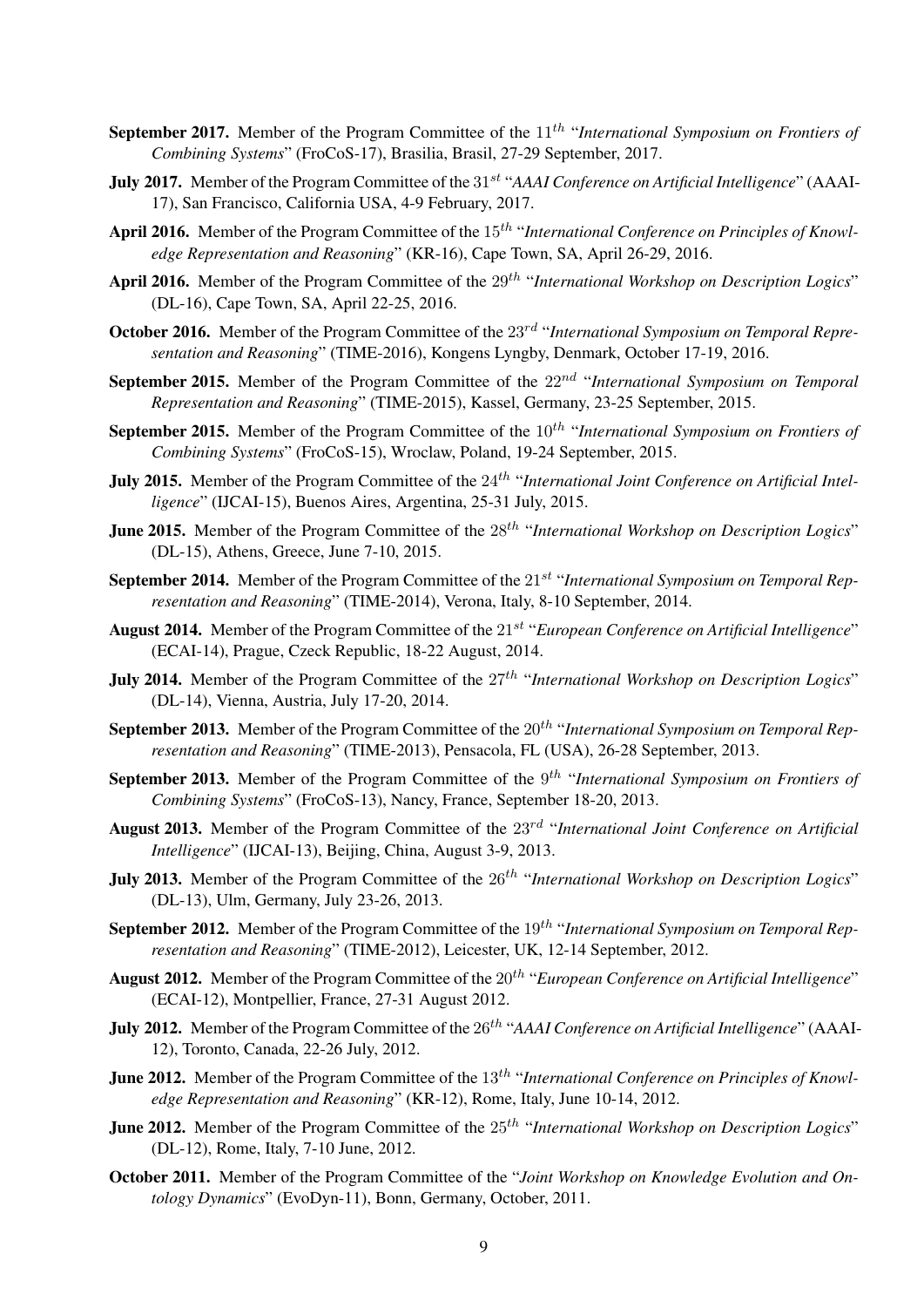- October 2011. Member of the Program Committee of the "*International Workshop on Ontologies and Conceptual Modeling*" (Onto.Com-11), Barcelona, Spain, October 31 - November 3, 2011.
- September 2011. Member of the Program Committee of the 18<sup>th</sup> "International Symposium on Temporal Rep*resentation and Reasoning*" (TIME-2011), Lübeck, Germany, 12-14 September, 2011.
- **July 2011.** Member of the Program Committee of the 24<sup>th</sup> "International Workshop on Description Logics" (DL11), Barcelona, Catalonia (Spain), 13-16 July, 2011.
- July 2011. Member of the Program Committee of the 22<sup>nd</sup> "International Joint Conference on Artificial Intel*ligence*" (IJCAI-11), Barcelona, Catalonia (Spain), July 16-22, 2011.
- November 2010. Member of the Program Committee of the 4<sup>th</sup> "International Workshop on Ontology Dynam*ics*" (IWOD-2010), Shanghai, China, 8 November 2010.
- September 2010. Member of the Program Committee of the 17<sup>th</sup> "International Symposium on Temporal Rep*resentation and Reasoning*" (TIME-2010), Paris, France, 6-8 September 2010.
- August 2010. Member of the Program Committee of the 19<sup>th</sup> "European Conference on Artificial Intelligence" (ECAI-10), Lisbon, Portugal, 16-20 August 2010.
- **July 2010.** Member of the Program Committee of the 24<sup>th</sup> "AAAI Conference on Artificial Intelligence" (AAAI-10), Atlanta, Georgia, USA, July 2010.
- **July 2010** Member of the Program Committee of the 25<sup>th</sup> "Convegno Italiano di Logica Computazionale" (CILC10), Universita della Calabria, IT, 7-9 July 2010. ´
- May 2010. Member of the Program Committee of the 23rd "*International Workshop on Description Logics*" (DL10), Waterloo, Canada, 4-7 May 2010.
- **June 2009.** Member of the Programme Committee of the 6<sup>th</sup> "*European Semantic Web Conference*" (ESWC-09), Heraklion, Greece, May-June 2009.
- September 2008. Member of the Program Committee of the Conference on "*Advances in Modal Logic 2008*" (AIML08), Nancy, France, 9-12 September 2008.
- September 2008. Member of the Program Committee of the European Conference on "*Logics in Artificial Intelligence*" (JELIA08), Dresden, Germany, 28-1 September-October 2008.
- July 2008 Member of the Program Committee of the 23-th "*Convegno Italiano di Logica Computazionale*" (CILC08), Perugia, IT, 10-12 July 2008.
- **June 2008.** Member of the Program Committee of the 5<sup>th</sup> "*European Semantic Web Conference*" (ESWC-08), Tenerife, Spain, June 2008.
- **June 2008.** Member of the programme committee of the 16<sup>th</sup> Italian Symposium on Advanced Database Sys*tems* (SEBD08), Palermo, Italy, 22-25 June 2008.
- May 2008. Member of the Program Committee of the *International Workshop on Description Logics*, DL2008, Dresden, Germany, May 2008.
- **June 2007.** Member of the Program Committee of the 14<sup>th</sup> "International Symposium on Temporal Represen*tation and Reasoning*" (TIME-2007), Alicante, Spain, June 2007.
- **June 2007.** Member of the Programme Committee of the 4<sup>th</sup> "*European Semantic Web Conference*" (ESWC-07), Innsbruck, Austria, June 2007.
- June 2007. Member of the Program Committee of the *International Workshop on Description Logics*, DL2007, Brixen-Bressanone, Italy, June 2007.
- November 2006. Member of the Program Committee of the 4th "*International Workshop on Evolution and Change in Data Management*" (ECDM 2006), Tucson, Arizona, November 2006.
- September 2006. Member of the Program Committee of the Conference on "*Advances in Modal Logic 2006*" (AIML06), Queensland, Australia, 2006.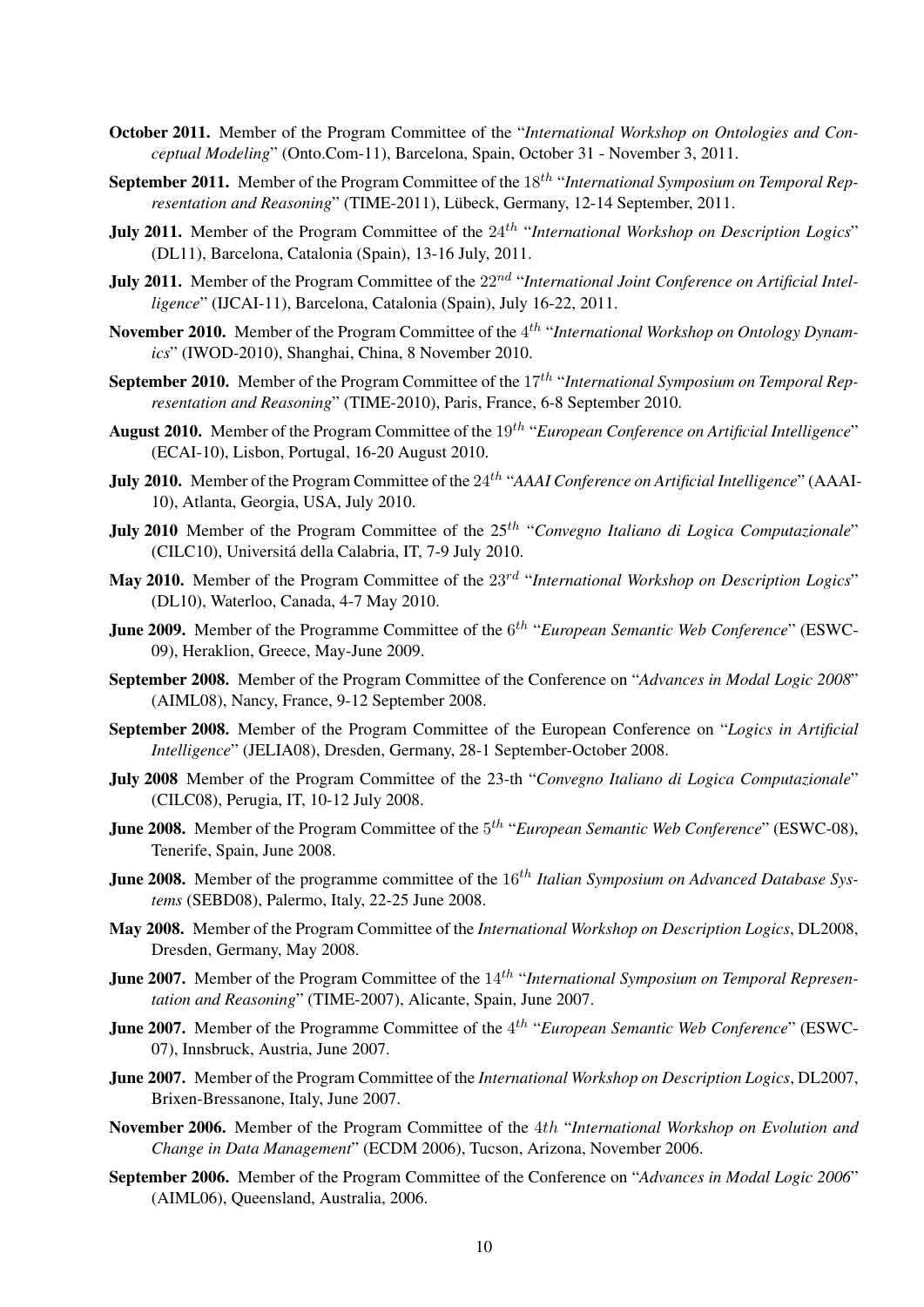- **June 2006.** Member of the Program Committee of the 13<sup>th</sup> "International Symposium on Temporal Represen*tation and Reasoning*" (TIME-2006), Budapest, Hungary, 2006.
- August 2005. Member of the Program Committee of the "*9th International Symposium on Spatial and Temporal Databases*" (SSTD05), Angra dos Reis, Brazil, August 22-24, 2005.
- October 2005. Member of the Program Committee of the "*International Conference on Ontologies, Databases and Applications of SEmantics*" (ODBASE-05), Agia Napa, Cyprus, Oct 31-Nov 4, 2005.
- July 2005. Member of the Program Committee of the "*International Workshop on Description Logics*" (DL-05), Edinburgh, UK, July 2005.
- November 2004. Member of the Program Committee of the 3rd "*International Workshop on Evolution and Change in Data Management*" (ECDM 2004), Shanghai, China, November 2004.
- **July 2004.** Member of the Program Committee of the 11<sup>th</sup> "International Symposium on Temporal Represen*tation and Reasoning*" (TIME-2004), Tatihou, France, July 1-3, 2004.
- **July 2003.** Member of the Program Committee of the 10<sup>th</sup> "International Symposium on Temporal Represen*tation and Reasoning*" and of the 4 th "*International Conference on Temporal Logic*" (TIME-ICTL-2003), Cairns, Queensland, Australia, July 8-10, 2003.
- July 2002. Member of the Program Committee of the *European Symposium for Young Researchers in Artificial Intelligence* STAIRS-2002, in conjunction with ECAI'02, Lyon, France, July 22-23, 2002.
- August 2000. Member of the Program Committee of the *International Workshop on Description Logics*, DL2000, Aachen, Germany, August 17-19, 2000.

#### Referee Activity

- Conferences. International Joint Conference on Artificial Intelligence (IJCAI); International Conference of the American Association for Artificial Intelligence (AAAI); European Conference on Artificial Intelligence (ECAI); International Conference on Knowledge Representation and Reasoning (KR); International Conference on Formal Ontology in Information Systems (FOIS); International Workshop on Description Logics (DL); International Workshop 'Methods for Modalities' (M4M); Conference of the Italian Association for Artificial Intelligence (AI\*IA); European Symposium for Young Researchers in Artificial Intelligence (STAIRS); ESSLLI student session; International Symposium on Temporal Representation and Reasoning (TIME); International Symposium on Spatial and Temporal Databases (SSTD); European Conference on Semantic Web (ESWC); International Conference on Ontologies, Databases and Applications of SEmantics (ODBASE); Advances in Modal Logic (AIML).
- Journals. Artificial Intelligence Journal (AIJ), Elsevier; Journal of Artificial Intelligence Research (JAIR), AAAI Press; Information Systems – An International Journal, North-Holland/Elsevier; International Journal on Data and Knowledge Engineering, North-Holland/Elsevier; Journal of Logic and Computation, Oxford University Press; Cognitive Science, North-Holland/Elsevier; Studia Logica, Kluwer Academic Press; International Journal of Information Technology, Singapore Computer Society; Journal of Applied Logic, Elsevier; IEEE Transaction on Software Engineering; Journal of Automated Reasoning, Springer; IEEE Transaction on Knowledge and Data Engineering; AI\*IA notizie, Journal of the Italian Association for Artificial Intelligence.

### Project Reviewer

- Natural Sciences and Engineering Research Council of Canada (NSERC): Project Reviewer for 2019.
- Czech Science Foundation: Reviewer for 2013.
- Science Foundation Ireland: Reviewer for the project DERI Institute, 2008.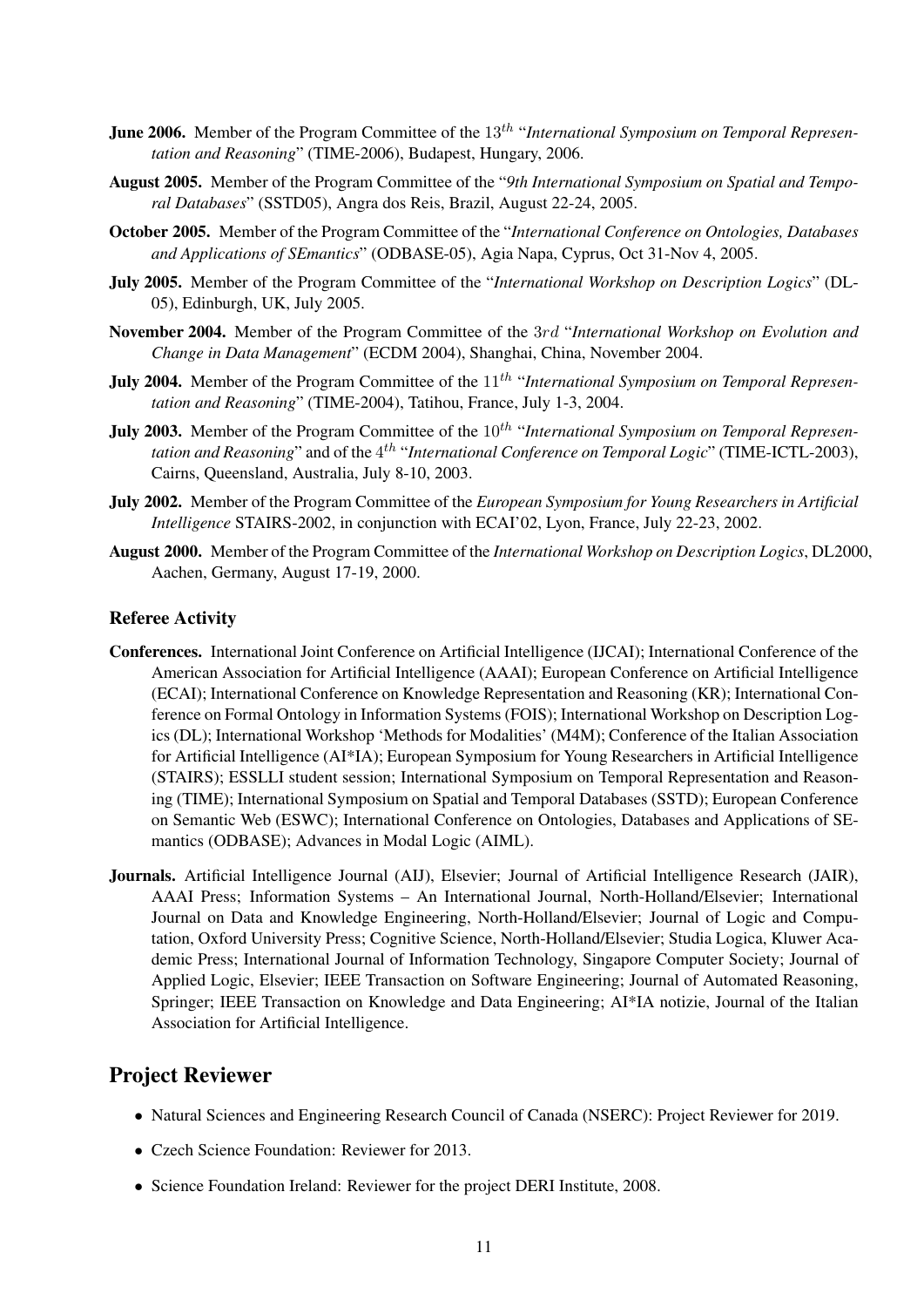- European Commission: Independent Expert for the 7th Research Programme (FP7), 2007.
- European Commission: Reviwer for the EU project TOWL, 6th Research Programme (FP6), 2006-08.
- EPSRC (Engineering and Physical Sciences Research Council, UK) Fast-Track project referee, 2001.
- Referee for the Distinguished Dissertation Award, UK, 2001.

### Publications

#### Journals

- [J-1] A. Artale, R. Kontchakov, V. Ryzhikov, and M. Zakharyaschev. A cookbook for temporal conceptual data modelling with description logics. *ACM Transaction on Computational Logic (TOCL)*, 15(3), 2014. DOI: 10.1145/2629565, ISSN: 1529-3785.
- [J-2] A. Artale, D. Calvanese, A. Queralt, and E. Teniente. OCL-Lite: Finite reasoning on UML/OCL conceptual schemas. *Data & Knowledge Engineering*, 73:1–22, 2012. DOI: 10.1016/j.datak.2011.09.004.
- [J-3] A. Artale, D. Calvanese, R. Kontchakov, and M. Zakharyaschev. The DL-Lite family and relations. *Journal of Artificial Intelligence Research (JAIR)*, 36:1–69, 2009. DOI: 10.1613/jair.2820.
- [J-4] M. Keet and A. Artale. Representing and reasoning over a taxonomy of part-whole relations. *Applied Ontology*, 3(1-2):91–110, 2008. ISSN: 1570-5838.
- [J-5] A. Artale, C. Parent, and S. Spaccapietra. Evolving objects in temporal information systems. *Annals on Mathematics and Artificial Intelligence (AMAI)*, 50(1-2):5–38, 2007. ISSN: 1012-2443 Springer.
- [J-6] A. Artale. Reasoning on temporal class diagrams: Undecidability results. *Annals on Mathematics and Artificial Intelligence (AMAI)*, 46:265–288, 2006. ISSN: 1012-2443, Springer.
- [J-7] A. Artale, C. Dixon, M. Fisher, and E. Franconi. Temporal representation and reasoning. *J. of Logic and Computation*, 14(1–4), 2004. ISSN: 0955-792X.
- [J-8] A. Artale and C. Lutz. A correspondence between temporal description logics. *J. of Applied Non-Classical Logics*, 14(1-2):209–233, 2004. ISSN: 1166-3081, Lavoisier.
- [J-9] A. Artale and E. Franconi. A survey of temporal extensions of description logics. *Annals on Mathematics and Artificial Intelligence (AMAI)*, 30(1-4):171–210, 2000. Kluwer Academic Publishers.
- [J-10] A. Artale and E. Franconi. Representing a robotic domain using temporal description logics. *Artificial Intelligence for Engineering Design Analysis and Manufacturing*, 13(9):105–117, 1999. Cambridge University Press.
- [J-11] A. Artale and E. Franconi. A temporal description logic for reasoning about actions and plans. *Journal of Artificial Intelligence Research (JAIR)*, 9:463–506, 1998. Morgan Kaufmann.
- [J-12] A. Artale, F. Cesarini, and G. Soda. Describing database objects in a concept language environment. *IEEE Transaction on Knowledge and Data Engineering*, 8(2), 1996. IEEE Computer Society.
- [J-13] A. Artale, E. Franconi, N. Guarino, and L. Pazzi. Part-whole relations in object-centered systems: An overview. *Data & Knowledge Engineering*, 20(3):347–383, 1996. Elsevier Science.

#### International Conferences

- [IC-14] A. Artale, A. Kovtunova, M. Montali, and W. M. van der Aalst. Modeling and reasoning over declarative data-aware processes with object-centric behavioral constraints. In *Proc. of the 17th Int. Conference on Business Process Management (BPM-19)*, Lecture Notes in Computer Science. Springer, 2019.
- [IC-15] A. Artale, A. Mazzullo, and A. Ozaki. Do you need infinite time? In *Proc. of the 28th Int. Joint Conference on Artificial Intelligence (IJCAI-19)*, Macao, China, August 10-16, 2019. AAAI Press.
- [IC-16] A. Artale, A. Mazzullo, and A. Ozaki. Temporal DL-Lite over finite traces (preliminary results). In *32nd International Workshop on Description Logics, (DL'19)*, Oslo, Norway, 18-21 June, 2019.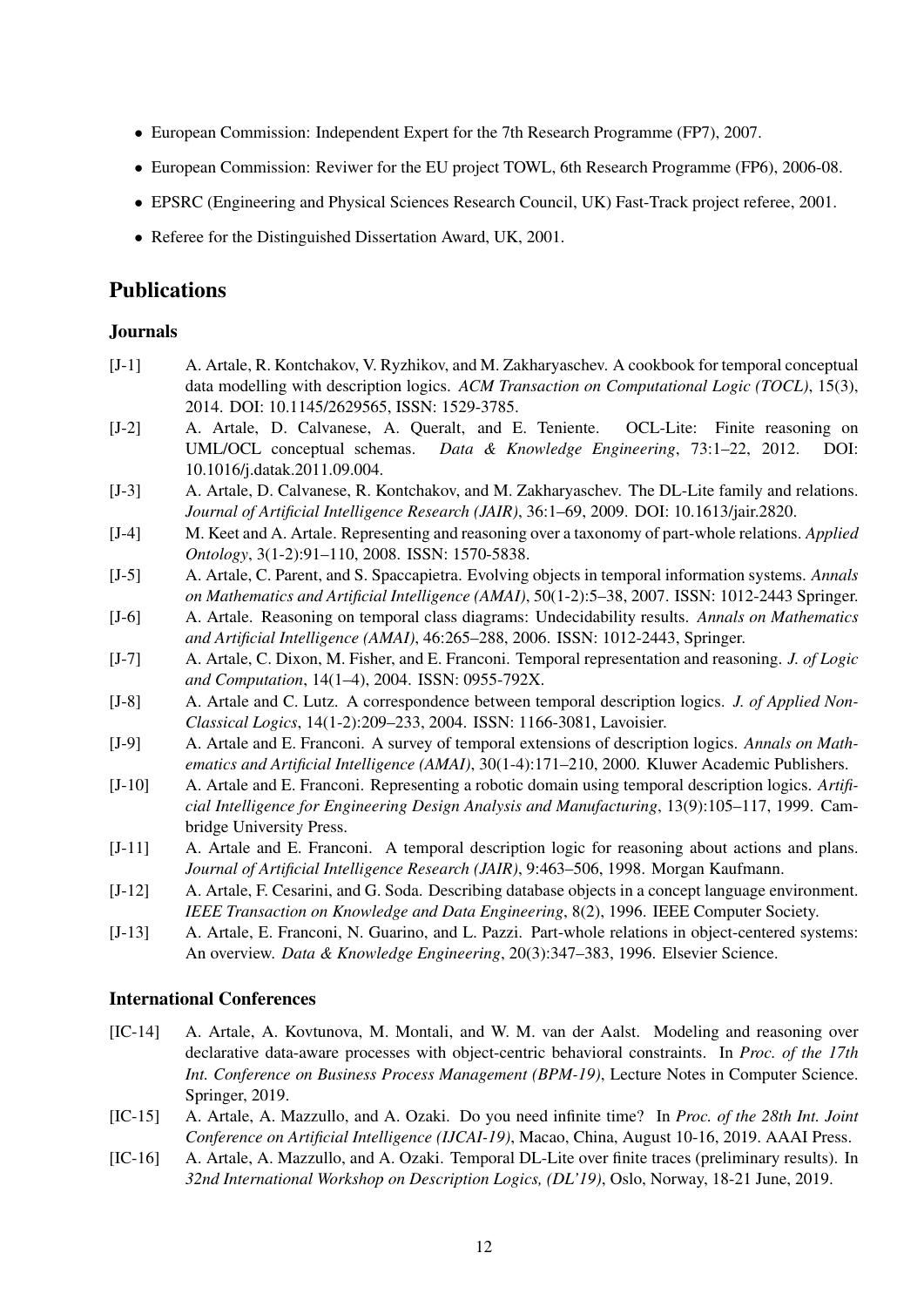- [IC-17] A. Artale, A. Mazzullo, and A. Ozaki. Temporal description logics over finite traces. In *31st International Workshop on Description Logics, (DL'18)*, 2018.
- [IC-18] A. Artale, E. Franconi, R. Peñaloza, and F. Sportelli. A decidable very expressive description logic for databases. In *Proc. of the 16th International Semantic Web Conference (ISWC-17)*, volume LNCS 10587-10588 of *Lecture Notes in Computer Science*, Vienna, Austria, October 2017.
- [IC-19] A. Artale, R. Kontchakov, A. Kovtunova, V. Ryzhikov, F. Wolter, and M. Zakharyaschev. Temporal ontology-mediated querying: A survey. In *24th International Symposium on Temporal Representation and Reasoning (TIME17)*, Mons, Belgium, October 2017.
- [IC-20] A. Artale, M. Montali, S. Tritini, and W. van der Aalst. Object-centric behavioral constraints: Integrating data and declarative process modelling. In *Proc. of the 30th Int. Workshop on Description Logics (DL-17)*, Montpellier, FR, July 2017.
- [IC-21] A. Artale and E. Franconi. Extending DLR with labelled tuples, projections, functional dependencies and objectification. In *Proc. of the 29th Int. Workshop on Description Logics (DL-16)*, Cape Town, SA, April 2016.
- [IC-22] A. Artale, R. Kontchakov, A. Kovtunova, F. Wolter, and M. Zakharyaschev. First-order rewritability of temporal ontology-mediated queries. In *Proc. of the 24th Int. Joint Conference on Artificial Intelligence (IJCAI-15)*, Buenos Aires, Argentina, 25-31 July, 2015. AAAI Press.
- [IC-23] A. Artale, R. Kontchakov, V. Ryzhikov, and M. Zakharyaschev. Interval temporal description logics. In *Proceedings of the 28th International Workshop on Description Logics, Athens, Greece, June 7-10*, 2015.
- [IC-24] A. Artale, R. Kontchakov, V. Ryzhikov, and M. Zakharyaschev. Tractable interval temporal propositional and description logics. In *Proc. of the* 29<sup>th</sup> *AAAI Conf. on Artificial Intelligence (AAAI-15)*, pages 1417–1423, Austin, Texas, January 25-31, 2015. AAAI Press. ISSN: 0738-4602.
- [IC-25] A. Artale, D. Bresolin, A. Montanari, G. Sciavicco, and V. Ryzhikov. *DL-Lite* and interval temporal logics: a marriage proposal. In *Proc. of the 21st European Conf. on Artificial Intelligence (ECAI 2014)*. IOS Press, 2014. ISBN: 978-1-61499-418-3.
- [IC-26] A. Artale, R. Kontchakov, A. Kovtunova, V. Ryzhikov, F. Wolter, and M. Zakharyaschev. Temporal OBDA with LTL and DL-Lite. In *Proc. of the 27th Int. Workshop on Description Logics (DL-14)*, pages 21–32, 2014.
- [IC-27] A. Artale, R. Kontchakov, V. Ryzhikov, and M. Zakharyaschev. The complexity of clausal fragments of LTL. In K. McMillan, A. Middeldorp, and A. Voronkov, editors, *Proc. of the 19*th *International Conference on Logic for Programming, Artificial Intelligence and Reasoning (LPAR)*, volume 8312 of *LNCS*, pages 35–52. Springer-Verlag, 2013. ISBN: 978-3-642-45220-8.
- [IC-28] A. Artale, R. Kontchakov, F. Wolter, and M. Zakharyaschev. Temporal description logic for ontology-based data access. In *Proc. of the 23rd Int. Joint Conference on Artificial Intelligence (IJCAI-13)*, Beijing, China, 3-9 August, 2013. AAAI Press. ISBN: 978-1-57735-633-2.
- [IC-29] A. Artale, R. Kontchakov, F. Wolter, and M. Zakharyaschev. Temporalising OWL 2 QL. In *Proc. of the 26th Int. Workshop on Description Logics (DL-13)*, Ulm, Germany, July 23-26th, 2013.
- [IC-30] C. Masolo and A. Artale. Entity-from-relationship modelling. In *Proc. of the 13th International Conference on Advances in Artificial Intelligence (AI\*IA-13)*, volume 8249, Torino, Italy, December 2013. LNCS, Springer-Verlag. ISBN: 978-3-319-03523-9.
- [IC-31] A. Artale, R. Kontchakov, and V. Ryzhikov. *DL-Lite* with attributes and datatypes. In *Proc. of the 20th European Conf. on Artificial Intelligence (ECAI 2012)*. IOS Press, 2012. ISBN: 978-1-61499- 097-0.
- [IC-32] A. Queralt, A. Artale, D. Calvanese, and E. Teniente. OCL-Lite: A decidable (yet expressive) fragment of OCL. In *Proc. of the 25*th *Int. Workshop on Description Logics (DL-12), Rome, Italy*, 2012.
- [IC-33] M. Amalfi, A. Artale, A. Calì, and A. Provetti. Generating preview instances for the face validation of entity-relationship schemata: The acyclic case. In *Proc. of the 16th International Conference on Database Systems for Advanced Applications (DASFAA'11)*, volume 6588 of *Lecture Notes in Computer Science*, pages 225–234. Springer, 2011. ISBN: 978-3-642-20151-6.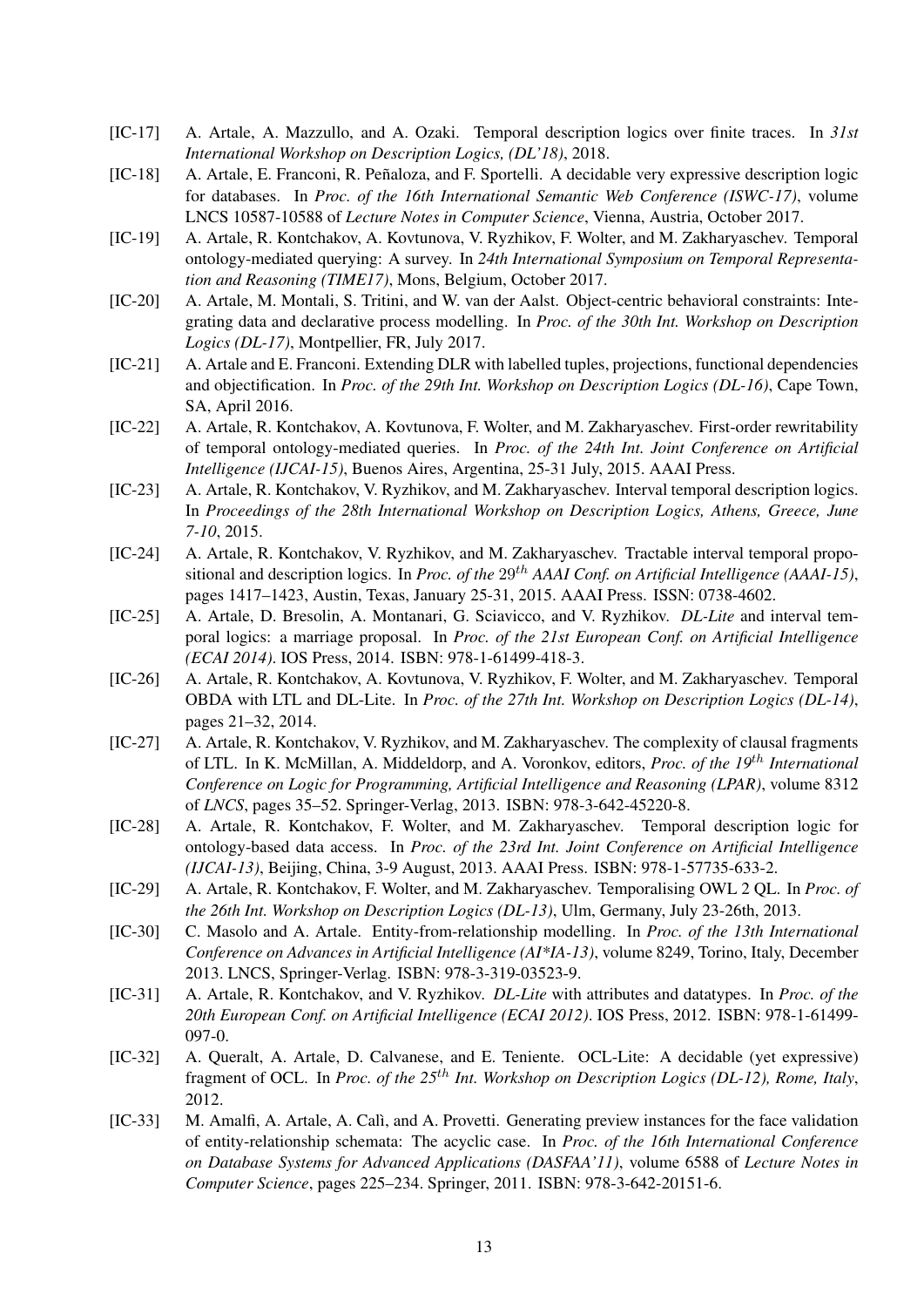- [IC-34] A. Artale, A. Ibáñez-García, R. Kontchakov, and V. Ryzhikov. DL-Lite with attributes and sub-roles (extended abstract). In *Proc. of the 24*th *Int. Workshop on Description Logics (DL-11)*, 2011.
- [IC-35] A. Artale, R. Kontchakov, V. Ryzhikov, and M. Zakharyaschev. Tailoring temporal description logics for reasoning over temporal conceptual models. In *Proc. of the 8th Int. Symposium on Frontiers of Combining Systems (FroCoS'11)*, volume 6989 of *Lecture Notes in Computer Science*, pages 1–11, Saarbrücken, Germany, October 2011. Springer. ISBN: 978-3-642-24363-9.
- [IC-36] A. Artale, D. Calvanese, and A. Ibáñez-García. Checking full satisability of conceptual models. In *Proc. of the 23rd Int. Workshop on Description Logics (DL-10)*, 2010.
- [IC-37] A. Artale, D. Calvanese, and A. Ibáñez-García. Full satisability of UML class diagrams. In *Proc. of the* 29th *International Conference on Conceptual Modeling (ER-10)*, volume 6412 of *Lecture Notes in Computer Science*, pages 317–331. Springer, 2010. ISBN: 978-3-642-16372-2.
- [IC-38] A. Artale, B. Crispo, F. Giunchiglia, F. Turkmen, and R. Zhang. Reasoning about relation based access control. In *Proc. of the* 4<sup>th</sup> International Conference on Network and System Security (NSS-*10)*, pages 231–238. IEEE Computer Society, 2010. ISBN: 978-1-4244-8484-3.
- [IC-39] A. Artale, R. Kontchakov, V. Ryzhikov, and M. Zakharyaschev. Complexity of reasoning over temporal data models. In *Proc. of the* 29<sup>th</sup> International Conference on Conceptual Modeling (ER-*10)*, volume 6412 of *Lecture Notes in Computer Science*, pages 174–187. Springer, 2010. ISBN: 978-3-642-16372-2.
- [IC-40] A. Artale, R. Kontchakov, V. Ryzhikov, and M. Zakharyaschev. Past and future of DL-Lite. In *Proc. of the* 24th *AAAI Conf. on Artificial Intelligence (AAAI-10)*. AAAI Press, 2010. ISBN: 978-1-57735- 615-8.
- [IC-41] A. Artale, R. Kontchakov, V. Ryzhikov, and M. Zakharyaschev. Temporal conceptual modelling with DL-Lite. In *Proc. of the 23rd Int. Workshop on Description Logics (DL-10)*, 2010.
- [IC-42] E. Botoeva, A. Artale, and D. Calvanese. Query rewriting in DL-Lite ${}_{horn}^{(RN)}$ . In *Proc. of the 23rd Int. Workshop on Description Logics (DL-10)*, 2010.
- [IC-43] C. M. Keet and A. Artale. A basic characterization of relation migration. In P. H. R. Meersman et al., editors, *OTM Workshops, 6th International Workshop on Fact-Oriented Modeling (ORM'10)*, volume 6428 of *LNCS*, pages 484–493. Springer, 2010. October 27-29, 2010, Hersonissou, Crete, Greece. ISBN: 978-3-642-16960-1.
- [IC-44] A. Artale, D. Calvanese, and A. Ibáñez-García. Full satisfiability of UML class diagrams (Extended Abstract). In *Proc. of the Fourth International Workshop on Logic in Databases (LID'09)*, pages 243–248, 2009. ISBN: 978-157735464-2.
- [IC-45] A. Artale, D. Calvanese, R. Kontchakov, and M. Zakharyaschev. Adding weight to DL-Lite. In *Proc. of the 22nd Int. Workshop on Description Logics (DL-09)*, Oxford, U.K., July 2009.
- [IC-46] A. Artale, D. Calvanese, R. Kontchakov, and M. Zakharyaschev. DL-Lite without the unique name assumption. In *Proc. of the 22nd Int. Workshop on Description Logics (DL-09)*, Oxford, U.K., July 2009.
- [IC-47] A. Artale, R. Kontchakov, V. Ryzhikov, and M. Zakharyaschev. DL-Lite with temporalised concepts, rigid axioms and roles. In *Proc. of the 7th Int. Symposium on Frontiers of Combining Systems (FroCoS'09)*, volume 5749, pages 133–148, Trento, Italy, September 2009. Lecture Notes in CS, Springer. ISBN: 978-3-642-04221-8.
- [IC-48] A. Artale, R. Kontchakov, V. Ryzhikov, and M. Zakharyaschev. Extending DL-Lite sometime in the future. In *Proc. of the 22nd Int. Workshop on Description Logics (DL-09)*, Oxford, U.K., July 2009.
- [IC-49] R. Zhang, A. Artale, F. Giunchiglia, and B. Crispo. Using description logics in relation based access control. In *Proc. of the 22nd Int. Workshop on Description Logics (DL-09)*, Oxford, U.K., July 2009.
- [IC-50] A. Artale, N. Guarino, and M. Keet. Formalising temporal constraints on part-whole relations. In G. Brewka and J. Lang, editors, *Proc. of the 11* th *International Conference on Principles of Knowledge Representation and Reasoning – KR08*, pages 673–683, Sydney, Australia, September 2008. AAAI Press. ISBN: 978-1-57735-384-3.
- [IC-51] A. Artale and M. Keet. Essential and mandatory part-whole relations in conceptual data models. In *Proc. of the 21st Int. Workshop on Description Logics (DL-08)*, Dresden, Germany, May 2008.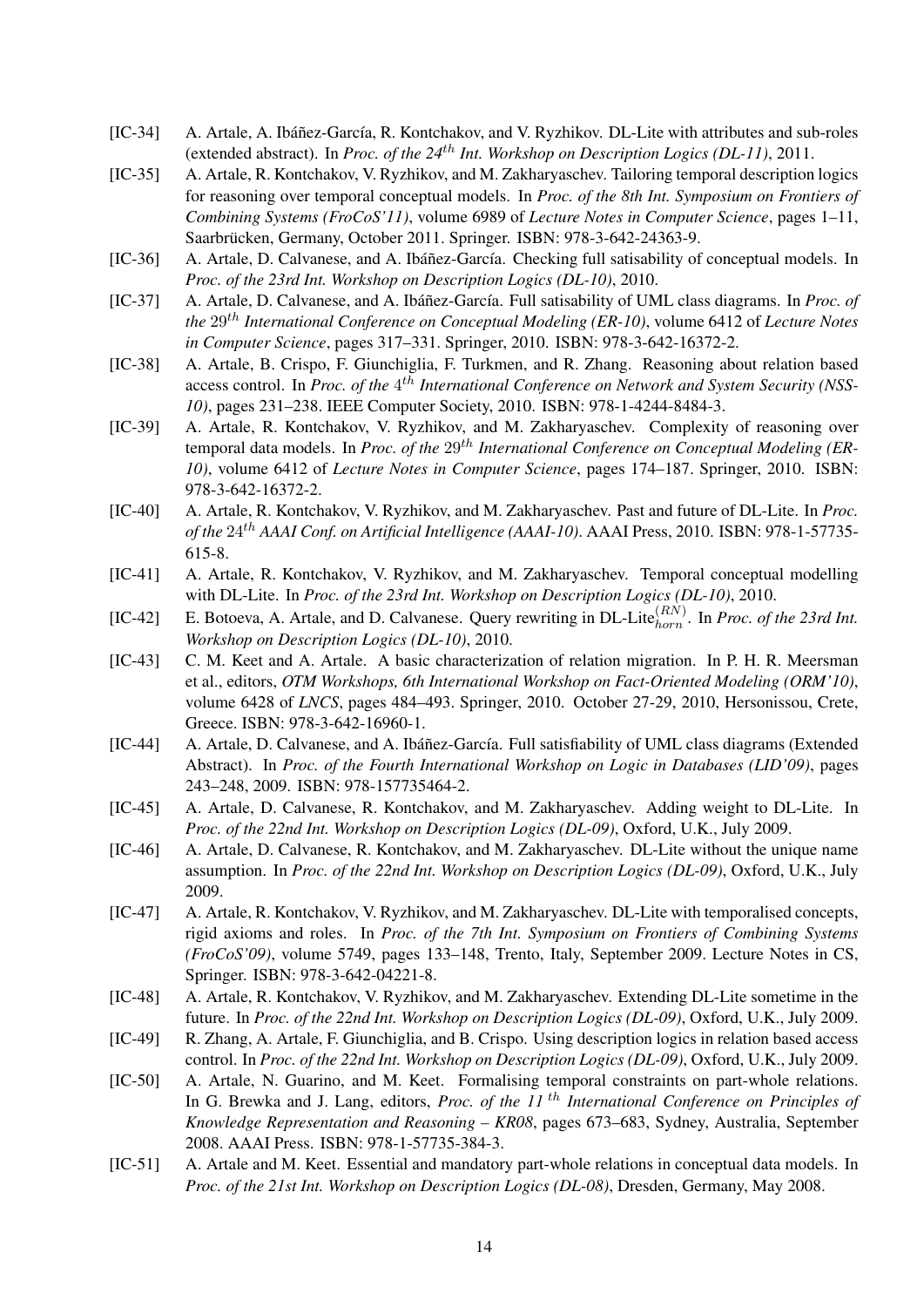- [IC-52] A. Artale and D. Toman. Decidable reasoning over timestamped conceptual models. In *Proc. of the 21st Int. Workshop on Description Logics (DL-08)*, Dresden, Germany, May 2008.
- [IC-53] A. Artale, D. Calvanese, R. Kontchakov, V. Ryzhikov, and M. Zakharyaschev. Complexity of reasoning over entity relationship models. In *Proc. of the 20th Int. Workshop on Description Logics (DL-07)*, Brixen-Bressanone (BZ), Italy, June 2007.
- [IC-54] A. Artale, D. Calvanese, R. Kontchakov, V. Ryzhikov, and M. Zakharyaschev. Reasoning over extended ER models. In *Proc. of the*  $26<sup>th</sup>$  *International Conference on Conceptual Modeling (ER'07)*, volume 4801, pages 277–292, Auckland, New Zealand, Nov. 2007. Lecture Notes in CS, Springer. ISBN: 978-3-540-75562-3.
- [IC-55] A. Artale, D. Calvanese, R. Kontchakov, and M. Zakharyaschev. *DL-Lite* in the light of first-order logic. In *Proc. of the 22nd Nat. Conf. on Artificial Intelligence (AAAI-07)*, 2007. ISBN: 978-1- 57735-323-2.
- [IC-56] A. Artale, R. Kontchakov, C. Lutz, F. Wolter, and M. Zakharyaschev. Temporalising tractable description logics. In *14th International Symposium on Temporal Representation and Reasoning (TIME07)*, pages 11–22. IEEE Computer Society, 2007. ISBN: 0-7695-2836-8.
- [IC-57] A. Artale, C. Lutz, and D. Toman. A description logic of change. In *Int. Joint Conference on Artificial Intelligence (IJCAI-07)*, pages 218–223, Hyderabad, India, Jan 2007. ISBN: 9781577352983.
- [IC-58] A. Artale, C. Lutz, and D. Toman. A description logic of change. In *Workshop Notes of the Int. Workshop on Description Logics (DL-06)*, The Lake District, UK, May 2006.
- [IC-59] A. Artale, C. Parent, and S. Spaccapietra. Modeling the evolution of objects in temporal information systems. In *4th Int. Symposium on Foundations of Information and Knowledge Systems (FoIKS-06)*, LNCS 3861, pages 22–42. Springer-Verlag, 2006. ISBN: 3-540-31782-1.
- [IC-60] A. Artale. Reasoning on temporal conceptual schemas with dynamic constraints. In *11th International Symposium on Temporal Representation and Reasoning (TIME04)*. IEEE Computer Society, 2004. Also in Proc. of the 2004 International Workshop on Description Logics (DL-04). ISBN: 0-7695-2155-X.
- [IC-61] A. Artale, E. Franconi, F. Wolter, and M. Zakharyaschev. A temporal description logic for reasoning over conceptual schemas and queries. In *Proc. of the* 8 th *European Conference on Logics in Artificial Intelligence (JELIA-02)*, volume 2424 of *LNAI*, pages 98–110, Cosenza, Italy, September 2002. Springer-Verlag. ISBN: 3-540-44190-5.
- [IC-62] A. Artale, E. Franconi, M. Mosurovic, F. Wolter, and M. Zakharyaschev. The DLRUS temporal description logic. In *Workshop Notes of the Int. Workshop on Description Logics, (DL-01)*, Stanford University, CA, August 2001.
- [IC-63] A. Artale and E. Franconi. Introducing temporal description logics. In *Sixth International Workshop on Temporal Representation and Reasoning TIME'99*. IEEE Computer Society, May 1999.
- [IC-64] A. Artale and E. Franconi. Reasoning with enhanced temporal entity-relationship models. In *Proc. of the International Workshop on Spatio-Temporal Data Models and Languages*, pages 482–486. IEEE Computer Society Press, Aug. 1999. Also in Proc. of the  $6<sup>th</sup>$  International Workshop on Knowledge Representation meets Databases (KRDB'99), and in Proc. of the 1999 International Workshop on Description Logics (DL-99).
- [IC-65] A. Artale and E. Franconi. Temporal ER modelling with description logics. In *Proc. of the* 18th *International Conference on Conceptual Modeling (ER'99)*, pages 81–95, Paris, France, Nov. 1999. Springer-Verlag.
- [IC-66] A. Artale and C. Lutz. A correspondence between temporal description logics. In *Workshop Notes of the Int. Workshop on Description Logics, (DL-99)*, pages 145–149, Linköping, Sweden, July 1999.
- [IC-67] A. Artale, A. Goy, B. Magnini, E. Pianta, and C. Strapparava. Issues in the development cycle of the italian version of wordnet. In *Proc. of the 1*st *International Conference on Language Resources and Evaluation*, Granada, Spain, May 1998.
- [IC-68] A. Artale, E. Franconi, and N. Guarino. Open problems with part-whole relations. In *Workshop Notes of the Int. Workshop on Description Logics (DL-96)*, Boston, MA, Nov. 1996.
- [IC-69] A. Artale and E. Franconi. Hierarchical plans in a description logic of time and action. In A.Borgida,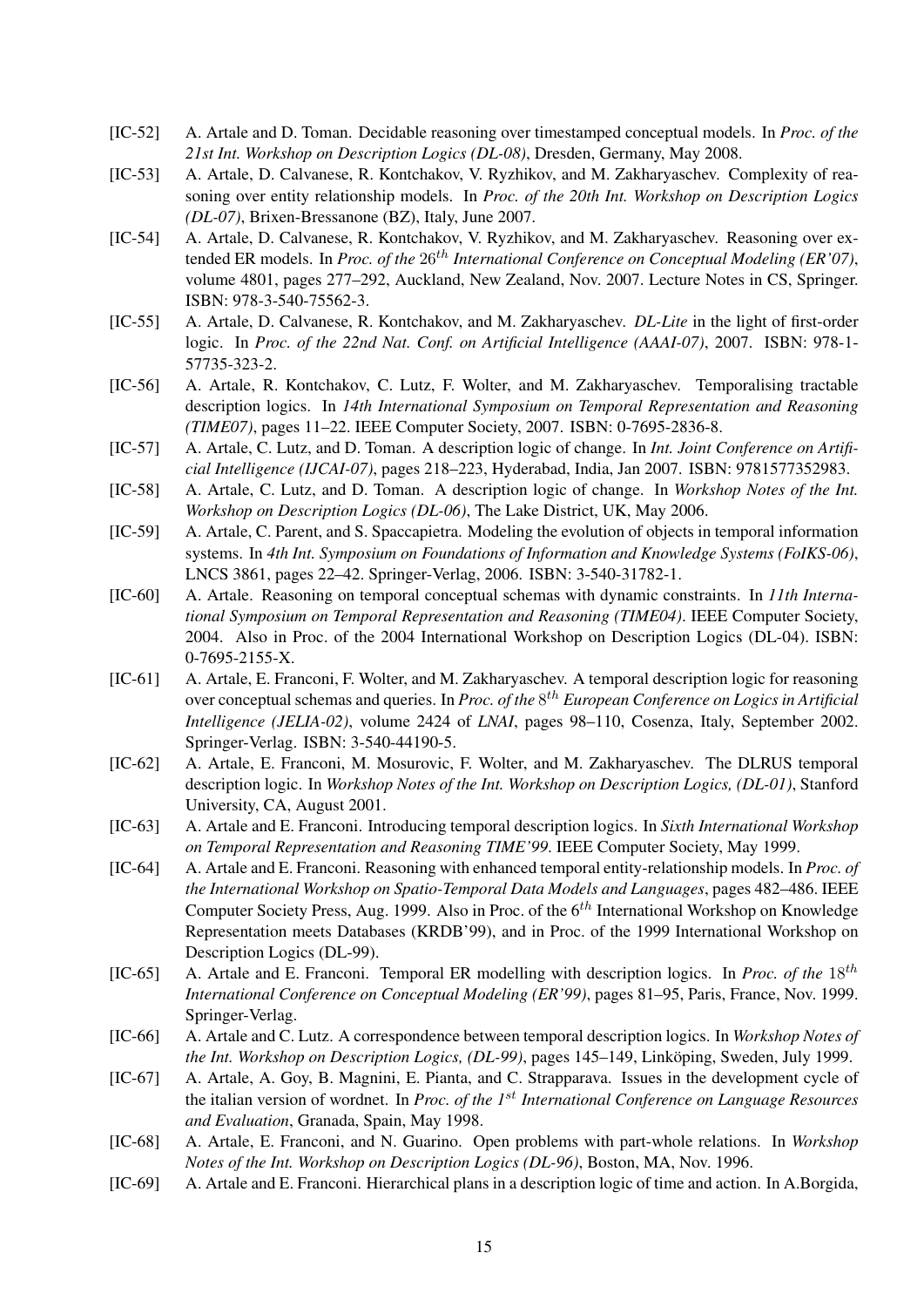M.Lenzerini, D.Nardi, and B.Nebel, editors, *Workshop Notes of the Int. Workshop on Description Logics, (DL-95)*, pages 1–5, Roma, Italy, June 1995. Tech. Rep. 07.95. Also in the Workshop Notes of the IJCAI-95 Workshop on "The Next Generation of Plan Recognition Systems: Challanges for and Insight from Related Areas of AI", Montréal, 1995.

- [IC-70] A. Artale, C. Bettini, and E. Franconi. Homogeneous concepts in a temporal description logic. In F.Baader, M.Lenzerini, W.Nutt, and P.F.Patel-schneider, editors, *Workshop Notes of the Int. Workshop on Description Logics, (DL-94)*, pages 36–41, Bonn, Germany, May 1994. DFKI, Saarbrucken. ¨ Tech. Rep. DFKI-D-94-10.
- [IC-71] A. Artale, F. Cesarini, E. Grazzini, F. Pippolini, and G. Soda. Modelling composition in a terminological language environment. In N. Guarino, S. Pribbenow, and L. Vieu, editors, *Workshop Notes of the ECAI-94 Workshop on Parts and Wholes*, pages 93–101, Amsterdam, Aug. 1994.
- [IC-72] A. Artale and E. Franconi. A computational account for a description logic of time and action. In J.Doyle, E.Sandewall, and P.Torasso, editors, *Proc. of the 4* th *International Conference on Principles of Knowledge Representation and Reasoning – KR94*, pages 3–14, Bonn, Germany, May 1994. Morgan Kaufmann.
- [IC-73] A. Artale, F. Cesarini, and G. Soda. A correspondence theory for object database models and concept languages. In *Atelier d'ingénerie des connaissances et des données*, pages 1–20, Strasbourg, France, Jan. 1993.
- [IC-74] A. Artale, F. Cesarini, and G. Soda. A formal mapping from database objects to a concept language. In A. Napoli, editor, *Workshop Notes of the IJCAI Workshop on Object-Based Representation Systems*, pages 6–18, Chambery, France, Aug. 1993.
- [IC-75] A. Artale and E. Franconi. A unified framework for representing time, actions and plans. In F. D. Anger, H. W. Guesgen, and J. van Benthem, editors, *Workshop Notes of the IJCAI-93 Workshop on Temporal and Spatial Reasoning*, pages 193–217, Chambery, France, Aug. 1993. Also in the Workshop Notes of the IJCAI-93 Workshop on Object-Based Representation Systems; a shorter version appears in the Workshop Notes of the Italian 1993 Workshop on Automatic Planning, Roma Italy, September 1993.
- [IC-76] A. Artale. Building a taxonomy on object classes. In M. H. Hamza, editor, *Proc. of the 10*th *Int. Conf. on Applied Informatics*, pages 151–154, Innsbruck-Austria, Feb. 1992. Acta Press, Zurich.
- [IC-77] A. Artale, F. Cesarini, and G. Soda. Subsumption computation in an object-oriented data model. In H.Boley and M.M.Richter, editors, *Proc. of the Workshop on Processing Declarative Knowledge - PDK91*, volume 567, pages 124–140, Kaiserslautern, Germany, May 1991. Lecture Notes in AI, Springer-Verlag.

#### Book Chapters

- [BC-78] A. Artale, D. Calvanese, M. Montali, and W. M. P. van der Aalst. Enriching data models with behavioral constraints. In S. Borgo, R. Ferrario, C. Masolo, and L. Vieu, editors, *Ontology Makes Sense - Essays in honor of Nicola Guarino*, volume 316 of *Frontiers in Artificial Intelligence and Applications*, pages 257–277. IOS Press, 2019. ISBN: 978-1-61499-954-6.
- [BC-79] A. Artale and E. Franconi. Towards a logical foundation of reification in modelling languages. In S. Borgo, R. Ferrario, C. Masolo, and L. Vieu, editors, *Ontology Makes Sense - Essays in honor of Nicola Guarino*, volume 316 of *Frontiers in Artificial Intelligence and Applications*, pages 242–256. IOS Press, 2019. ISBN: 978-1-61499-954-6.
- [BC-80] A. Artale and E. Franconi. Foundations of temporal conceptual data models. In A. Borgida, V. Chaudhri, P. Giorgini, and E. Yu, editors, *Conceptual Modeling: Foundations and Applications*, volume LNCS 5600 of *Lecture Notes in Computer Science*, pages 10–35. Springer, 2009. ISBN: 978-3-642-02462-7.
- [BC-81] A. Artale and C. M. Keet. Innovations in information systems modeling: Methods and best practices. In T. A. Halpin, H. A. Proper, and J. Krogstie, editors, *Essential, mandatory, and shared parts in conceptual data models*, Advances in Database Research Series, pages 17–52. IGI Global, 2008. ISBN: 978-1-60566-278-7.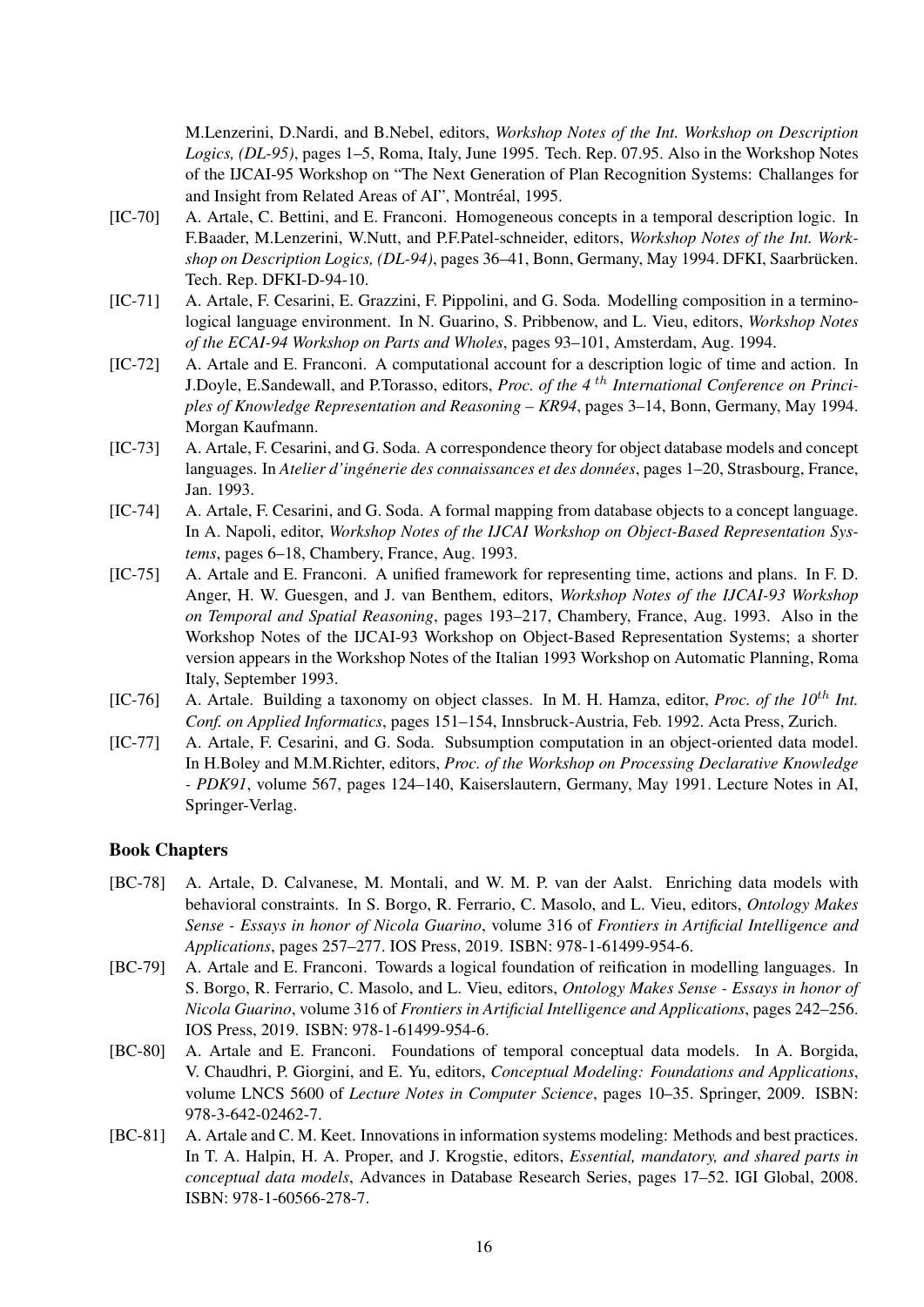- [BC-82] A. Artale and E. Franconi. Temporal description logics. In M. Fisher, D. Gabbay, and L. Vila, editors, *Handbook of Temporal Reasoning in Artificial Intelligence*, pages 375–388. Elsevier, "Foundations of Artificial Intelligence" Series, 2005. ISBN: 978-0444514936.
- [BC-83] A. Artale, E. Franconi, and F. Mandreoli. Description logics for modeling dynamic information. In J. Chomicki, R. van der Meyden, and G. Saake, editors, *Logics for Emerging Applications of Databases*, pages 239–275. Springer-Verlag, 2004. ISBN: 3-540-00705-9.
- [BC-84] A. Artale, F. Cesarini, and G. Soda. Introducing taxonomic reasonig in LOGIDATA+. In P. Atzeni, editor, LOGIDATA+*: Deductive Databases with Complex Objects*, volume 701, pages 85–104. Lecture Notes in Computer Science, Springer-Verlag, 1993.
- [BC-85] A. Artale, F. Cesarini, and G. Soda. Logitax: a classifier for LOGIDATA+. In P. Atzeni, editor, LOGIDATA+*: Deductive Databases with Complex Objects*, volume 701, pages 254–255. Lecture Notes in Computer Science, Springer-Verlag, 1993.
- [BC-86] D. Beneventano, S. Bergamaschi, C. Sartori, A. Artale, F. Cesarini, and G. Soda. Taxonomic reasonig in LOGIDATA+. In P. Atzeni, editor, LOGIDATA+*: Deductive Databases with Complex Objects*, volume 701, pages 79–84. Lecture Notes in Computer Science, Springer-Verlag, 1993.

#### National Publications

- [NAT-87] A. Artale, E. Franconi, R. Peñaloza, and F. Sportelli. A decidable very expressive n-ary description logic for database applications (extended abstract). In *Proc. of the 16th Italian Symposium on Advanced Database Systems (SEBD-17)*, Squillace Lido (Catanzaro), Italy, June 2017.
- [NAT-88] A. Artale and D. Toman. Decidable reasoning over timestamped conceptual models. In *Proc. of the 16th Italian Symposium on Advanced Database Systems (SEBD-08)*, pages 168–178, Palermo, Italy, June 2008.
- [NAT-89] A. Artale, D. Calvanese, R. Kontchakov, and M. Zakharyaschev. Query answering in DL-Lite dialects. In *Proc. of the 15th Italian Symposium on Advanced Database Systems (SEBD-07)*, pages 250–257, Torre Canne (BR), Italy, 2007.
- [NAT-90] A. Artale, C. Parent, and S. Spaccapietra. Modeling the evolution of objects in temporal information systems. In *Proc. of "Convegno su Sistemi Evoluti per Basi di Dati" (SEBD-05)*, Bressanone (BZ), Italy, 2005.
- [NAT-91] A. Artale and E. Franconi. Temporal ER modeling with description logics: A preliminary report. *Special Issue on Management of Temporal Information, Bullettin of the Italian Association for Artificial Intelligence, AI\*IA Notizie*, Anno XIV(1), March 2001.
- [NAT-92] A. Artale, E. Franconi, M. Mosurovic, F. Wolter, and M. Zakharyaschev. Reasoning over conceptual schemas and queries in temporal databases. In *Proc. of the 9th Italian Symposium on Advanced Database Systems (SEBD-01)*, pages 201–214, 2001.
- [NAT-93] A. Artale, B. Magnini, and C. Strapparava. Wordnet for italian and its use for lexical discrimination. In *Proc. of the 5*th *Congress of the Italian Association for Artificial Intelligence (AI\*IA-97)*, volume 1321, pages 346–356, Roma - Italy, 1997. Lecture Notes in AI, Springer-Verlag.
- [NAT-94] A. Artale and E. Franconi. Persistent properties in a description logic of time and action. In *Workshop Notes of Giornata di Lavoro su Ragionamento Temporale, IV Convegno dell'Associazione Italiana per l'Intelligenza Artificiale AI\*IA-94*, pages 9–12, Parma, Italy, September 1994.
- [NAT-95] A. Artale, F. Cesarini, and G. Soda. Instance recognition in an object database model. In *Proc. of "Convegno su Sistemi Evoluti per Basi di Dati" (SEBD-93)*, pages 167–181, Gizzeria (CZ), Italy, 1993.
- [NAT-96] A. Artale, F. Cesarini, and G. Soda. Introducing knowledge representation techniques in database models. In E. Ardizzone, S. Gaglio, and F. Sorbello, editors, *Proc. of the 2*nd *Congress of the Italian Association for Artificial Intelligence*, volume 345, pages 375–384, Palermo-Italy, October 1991. Lecture Notes in AI, Springer-Verlag.